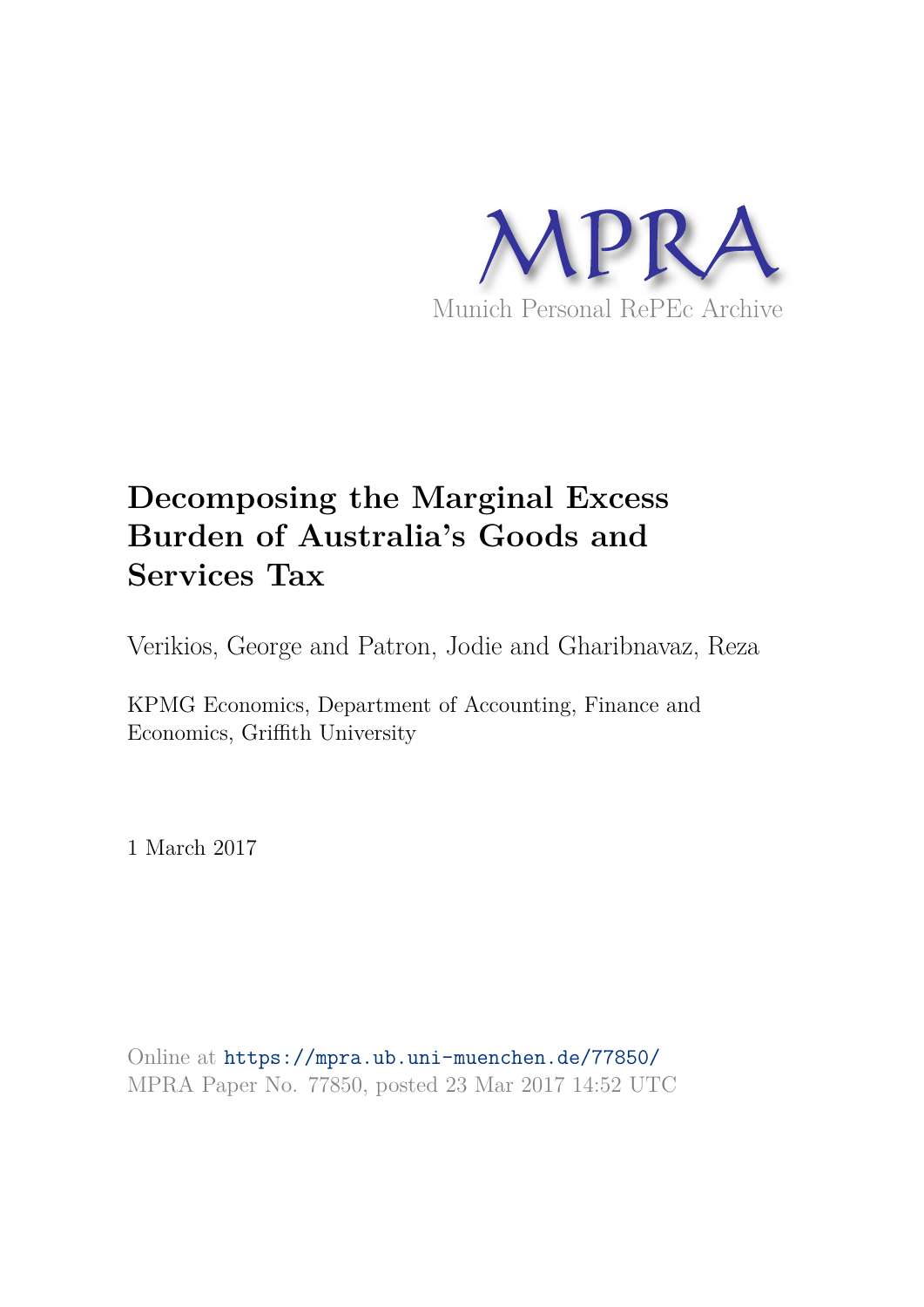# **DECOMPOSING THE MARGINAL EXCESS**

# **BURDEN OF AUSTRALIA'S GOODS AND**

# **SERVICES TAX**

George Verikios

**KPMG** Economics

and

Department of Accounting, Finance and Economics, Griffith University

Jodie Patron, Reza Gharibnavaz **KPMG** Economics

# Abstract

We estimate the marginal excess burden of the GST and its components. Our results show that the GST is highly distortionary in its treatment of intermediate inputs and investment, but is efficient as applied to household consumption. We also estimate the general equilibrium effects of changes to the GST base and rate, and its removal from investment. The general equilibrium estimates support the marginal excess burden estimates. Our results suggest that the efficiency of the GST could be improved by broadening the consumption base or removing it from investment. Simply increasing the GST rate would be welfare decreasing.

JEL codes: C68, D58, D61, H21, H22.

Keywords: computable general equilibrium, differential incidence, goods and services tax, marginal excess burden, tax reform, value-added tax.

# **Acknowledgements**

The views expressed here are the authors' and do not necessarily reflect those of their affiliates. We thank Michael Kouparitsas for suggesting the research topic.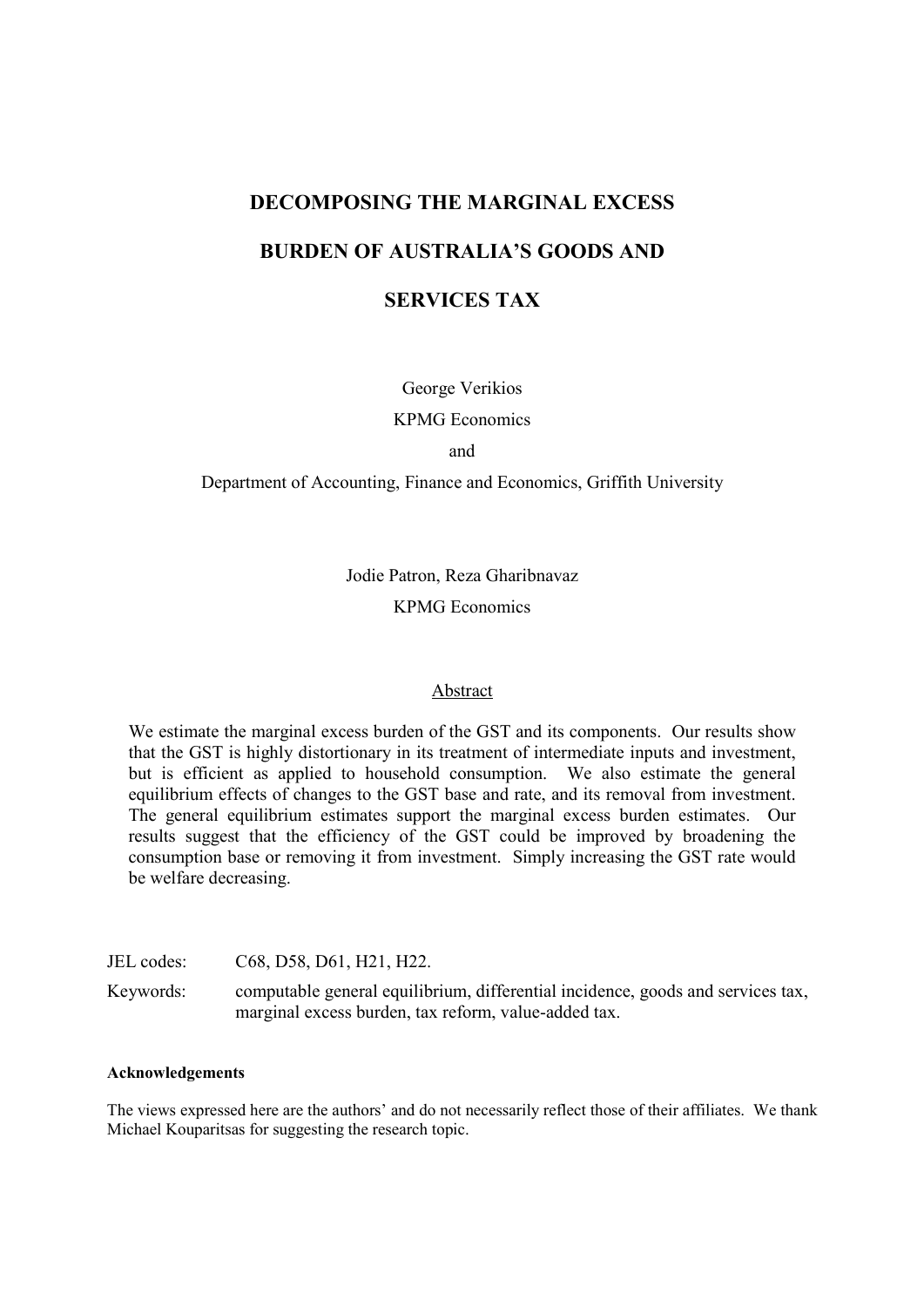# 1. Introduction

The Goods and Services Tax (GST) is a broad-based expenditure tax introduced in Australia in July 2000 and modelled on the value-added tax (VAT) system popular in many European countries. It deviated from most European VATs by having a flat and relatively low rate of 10%. The GST was introduced as part of larger tax package that included: personal income tax cuts; lump sum compensation for the inflationary effects of the GST for retirees; abolition of the wholesale sales tax; changes to excise taxes on beer, petrol and tobacco; and the repeal of a number of State taxes given that GST revenue would form part of Commonwealth grants to the States (Warren et al., 2005).

The announcement and introduction of the GST led to intense debate about its efficacy and the move towards greater reliance on indirect taxation and reduced reliance on direct taxation (McAllister and Bean, 2000). Fifteen years after its introduction, debate over the GST again intensified in response to the announcement in early 2015 by the Commonwealth government of a tax review that included the GST (Australian Government, 2015; Bennet, 2015). In contrast, previous tax reviews had specifically ruled out any changes to the GST, e.g., the Henry Tax Review (Commonwealth of Australia, 2009). The government's announcement of a tax review led to three significant studies evaluating changes to the GST, either in isolation or as part of broader package of reforms: see Daley and Wood (2015), KPMG (2016a) and Parliamentary Budget Office (2015).

Australia has one of the lowest GST rates and one of the highest dependencies on income taxes in the OECD; further, a significant proportion of goods and services in Australia are GSTfree or zero-rated (e.g., basic food, health, education and housing). This suggests that there is the capacity to broaden the GST base and raise the GST rate, and use the additional revenue to reduce other taxes, e.g., personal income tax. This view was reflected in the public discussion following the announcement of the tax review in 2015, and in Daley and Wood (2015), KPMG (2016a), and Parliamentary Budget Office (2015). All three of these studies analysed increases in the GST rate and broadening of the GST base, as well as other tax changes. In this paper we focus on the efficiency of changes to the GST rate, the GST base as well as its application to nonconsumption bases. Although there exist recent estimates of the overall marginal excess burden (MEB) of the GST (Cao et al., 2015; Independent Economics, 2014), no MEB estimates exist of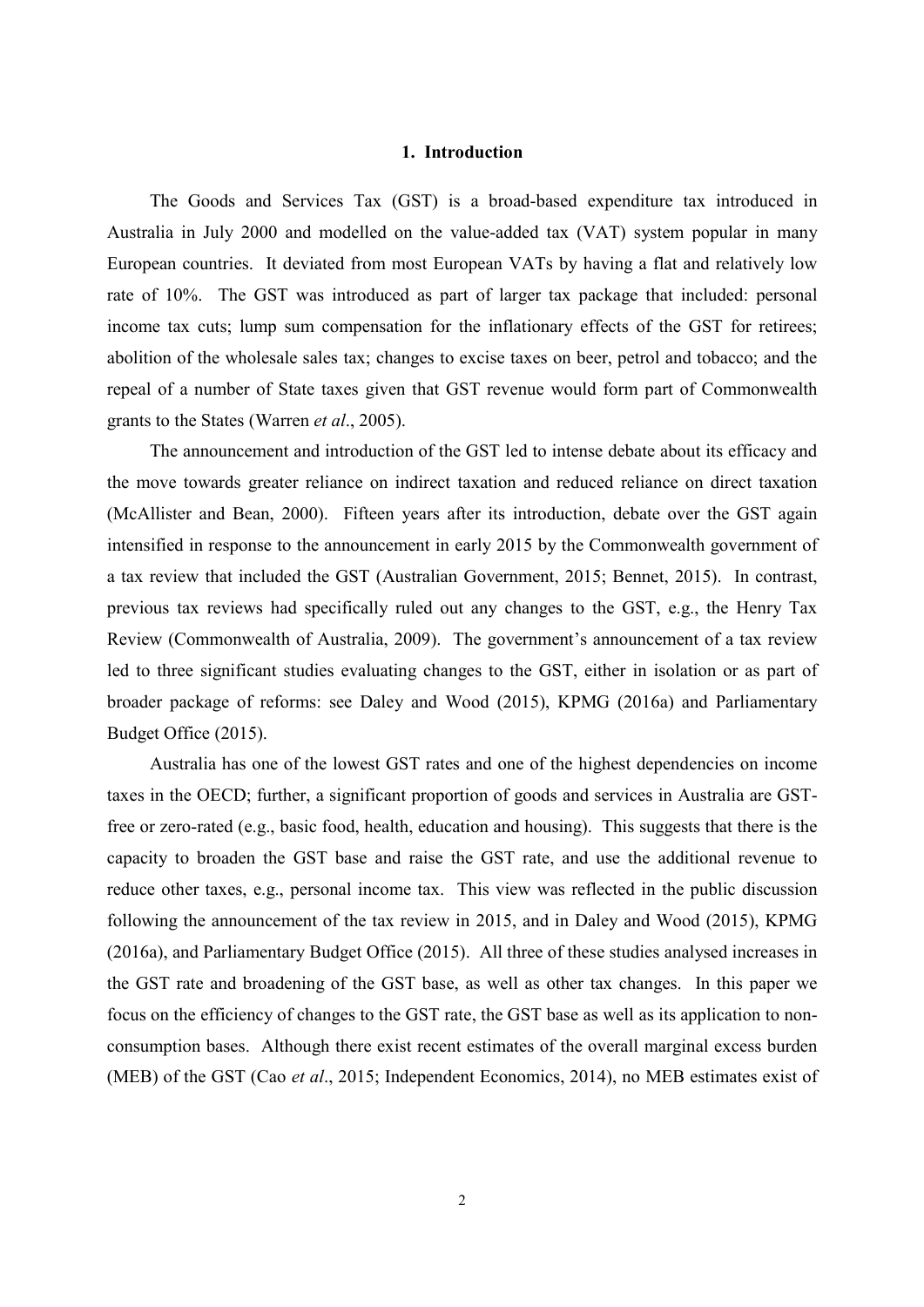the non-consumption bases of the GST. As such, our purpose is to inform the debate around the GST and its components.

To analyse the efficiency of the GST, we apply a dynamic general equilibrium framework with a high degree of sectoral detail, intersectoral linkages, and a comprehensive representation of the Australian tax system. The model we apply has been specifically designed for tax policy analysis. A general equilibrium framework is the preferred approach to analysing major tax changes. Partial equilibrium analysis of major tax changes can only capture first-round effects whereas a general equilibrium framework also captures second-round effects and also interactions across different taxes (Cao et al., 2015). Goulder and Williams (2003) show that ignoring general equilibrium effects can underestimate the MEB of commodity taxes by a factor of 10.

Although the GST is often described as a broad-based consumption tax,  $(e.g., Freebairn,$ 2013), it is more than this. Australian data show the GST also applies to intermediate inputs, exports and investment (capital expenditure) (ABS, 2013). Thus, the GST is more accurately described as a broad-based expenditure tax. We disentangle the efficiency of the GST by estimating the overall MEB of the GST and the MEB for each expenditure component. Our results show that the GST has an MEB of 19 cents in its current form and 16 cents with a broader base that includes basic food, health and education. These results are consistent with recent estimates in Cao et al. (2015). We estimate the MEB for intermediate inputs and investment to be 27 and 26 cents; these very high MEBs are offset by much lower MEBs of 22 and 17 cents for exports and consumption.

We check our MEB estimates against general equilibrium estimates of four scenarios that modify different aspects of the GST. The scenarios involve a mixture of GST rate increases, base broadening, and the exemption of capital expenditure. In each case, we ensure the changes are revenue neutral by holding constant the government budget as a share of GDP via an endogenous personal income tax rate. The general equilibrium estimates support the MEB estimates by showing that broadening the consumption base and removing the GST from investment would increase economic activity and economic welfare. In contrast, raising the GST rate would reduce economic activity and welfare. Our results suggest that common discussion suggesting that raising the GST rate would be a low cost source of higher revenue is misplaced and to be avoided.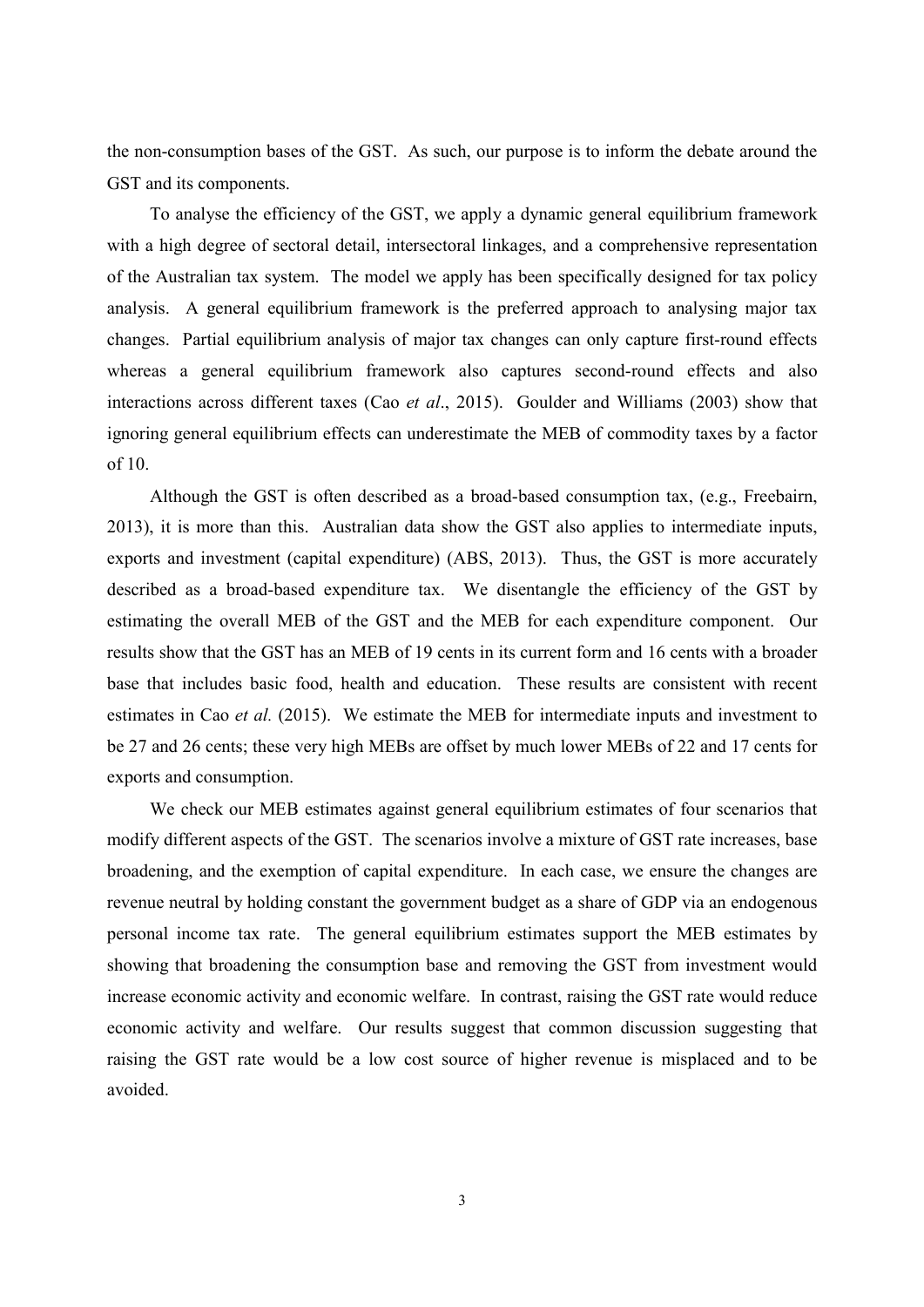# 2. Tax reform and tax revenue in Australia

Tax reform has been at the forefront of Australian government policy over the last two decades. In 1998 the Commonwealth government released its comprehensive A New Tax System (ANTS) plan that was the first step towards the introduction of the GST, the removal of wholesale sales tax, personal tax cuts and the abolition of a raft of other taxes, along with changes to Australia's welfare payments system and pensions in 2000 (Warren et al., 2005). The announcement and introduction of the GST led to intense debate about its efficacy and the move towards greater reliance on indirect taxation and reduced reliance on direct taxation (McAllister and Bean, 2000). Around the same time, the Commonwealth government instigated a Review of Business Taxation (Ralph, 1999). This inquiry resulted in a number of recommendations around business taxation reform, including the reduction in the headline company tax rate and changes to depreciation, capital gains, and fringe benefits taxation.

In May 2010, the Australian Treasury released the *Henry Tax Review*: a comprehensive study into Australia's tax and transfer system (Commonwealth of Australia, 2009). This review provided numerous recommendations for further tax reform, including the recommendation that efforts to raise government revenue should be focused on four efficient tax bases - personal income, business income, private consumption expenditure and economic rents from natural resources and land. Despite the inclusion of consumption expenditure in this list, the GST was specifically excluded from assessment under the Henry Tax Review and the subsequent 2011 government-hosted Tax Forum.

More recently, the Commonwealth government announced a tax review in early 2015 (Australian Government, 2015; Bennet, 2015). This review differed from previous tax reviews as it included the GST: previous tax reviews had specifically ruled out any changes to the GST. Political events overtook the review with no review recommendations released. The Commonwealth government did propose a cut from 30% to 25% in company income tax in the 2016-17 budget (Australian Government, 2016).

A recent OECD study shows that tax revenues in many OECD countries are now above their pre-global financial crisis levels (OECD 2014b). Personal and company income taxes are still the main contributors to government revenues across most of these countries: see Table 1. OECD (2014a) also finds that there is a general trend towards consumption taxes amongst member countries. Many countries, particularly European countries, have recently increased their standard VAT with an increase of 1.5% in the average standard VAT observed between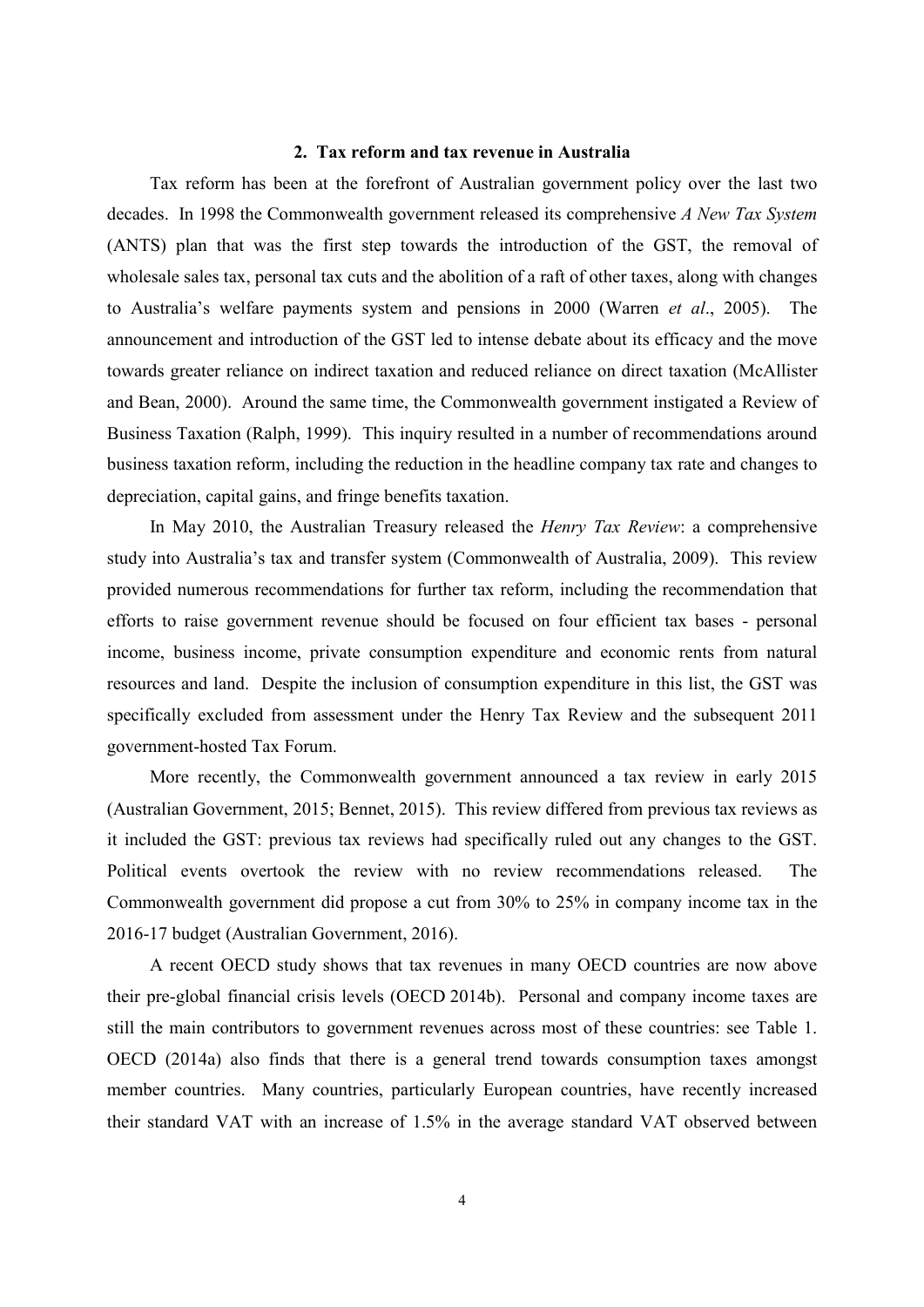January 2009 and 2014. While there is also a potentially significant boost to revenue associated with VAT base broadening, this remains a less popular approach to increasing taxation revenues.

|                      | Individuals <sup>a</sup> Corporate <sup>a</sup> |      | Social        | Value | Other goods  | Payroll   | Property | Other              |
|----------------------|-------------------------------------------------|------|---------------|-------|--------------|-----------|----------|--------------------|
|                      |                                                 |      | Security      | Added | and services | and       |          | taxes <sup>a</sup> |
|                      |                                                 |      | Contributions | Taxes |              | workforce |          |                    |
| Australia            | 39.2                                            | 18.9 |               | 12.1  | 16.0         | 5.2       | 8.6      |                    |
| Canada               | 36.6                                            | 9.5  | 15.5          | 13.7  | 10.8         | 2.1       | 10.6     | 1.2                |
| New Zealand          | 37.7                                            | 14.1 | $\theta$      | 30.0  | 8.3          | $\Omega$  | 6.2      | $\Omega$           |
| Greece               | 20.6                                            | 3.3  | 32.0          | 21.2  | 16.6         | $\theta$  | 5.6      | 0.4                |
| Iceland              | 37.4                                            | 5.4  | 10.4          | 22.8  | 12.3         | 0.9       | 7.1      | 3.8                |
| United Kingdom       | 27.5                                            | 8.1  | 19.1          | 20.8  | 12.1         | $\theta$  | 11.9     | $\Omega$           |
| Switzerland          | 31.7                                            | 10.5 | 24.9          | 13.0  | 9.9          | $\theta$  | 6.6      | 3.4                |
| Turkey               | 14.4                                            | 7.4  | 27.2          | 20.8  | 24.2         | $\theta$  | 4.2      | 1.7                |
| <b>United States</b> | 37.7                                            | 10.2 | 22.3          | 0     | 17.9         | $\Omega$  | 11.8     | $\bf{0}$           |
| OECD average         | 24.5                                            | 8.5  | 26.2          | 19.5  | 13.3         | 1.1       | 5.5      | 1.5                |

|  |  | Table 1. 2013 tax revenue as a share of total taxation |  |  |  |  |
|--|--|--------------------------------------------------------|--|--|--|--|
|--|--|--------------------------------------------------------|--|--|--|--|

Source: OECD, OECD.StatExtracts, http://stats.oecd.org/. <sup>a</sup> Includes taxes on income, profits and capital gains paid by individuals. **b** Includes taxes on income, profits and capital gains paid by corporations. <sup>c</sup> Includes those not already identified, unallocated taxes on income, profits and capital gains and unallocated social security payments.

|                                         | \$ million | Shares of total |      |
|-----------------------------------------|------------|-----------------|------|
| Personal income tax                     | 183,383    | 0.51            |      |
| Company income tax                      | 67,692     | 0.19            |      |
| <b>GST</b>                              | 56,462     | 0.16            |      |
| Crude oil and LPG excise                | 17,590     | 0.05            |      |
| Other excises                           | 6,097      | 0.02            |      |
| Income tax paid by superannuation funds | 5,881      | 0.02            |      |
| Taxes on international trade            | 10,896     | 0.03            |      |
| Other federal taxes                     | 9,406      | 0.03            |      |
| Total Federal government                | 357,407    | 1.00            | 0.80 |
| Payroll tax                             | 22,213     | 0.25            |      |
| Stamp duties on conveyances             | 18,422     | 0.21            |      |
| Municipal rates                         | 16,013     | 0.18            |      |
| Motor Vehicle Taxes                     | 9,464      | 0.11            |      |
| Land taxes                              | 6,674      | 0.07            |      |
| Gambling taxes                          | 5,754      | 0.06            |      |
| Insurance taxes                         | 5,239      | 0.06            |      |
| Other state and local taxes             | 5,501      | 0.06            |      |
| Total State and Local government        | 89,280     | 1.00            | 0.20 |
| <b>Total</b>                            | 446,687    |                 | 1.00 |

# Table 2. Australian taxation revenue (2014-15)

Source: ABS (2016b).

In 2014, the OECD and the Korea Institute of Public Finance undertook a joint study into the distributional effects of consumption taxes in 20 OECD countries (OECD/Korea Institute of Public Finance, 2014). While consumption taxes are generally seen as regressive as low income groups typically spend a greater proportion of their incomes on necessities such as food, this view is based on static analysis of income at a point in time, the study shows that the opposite is true in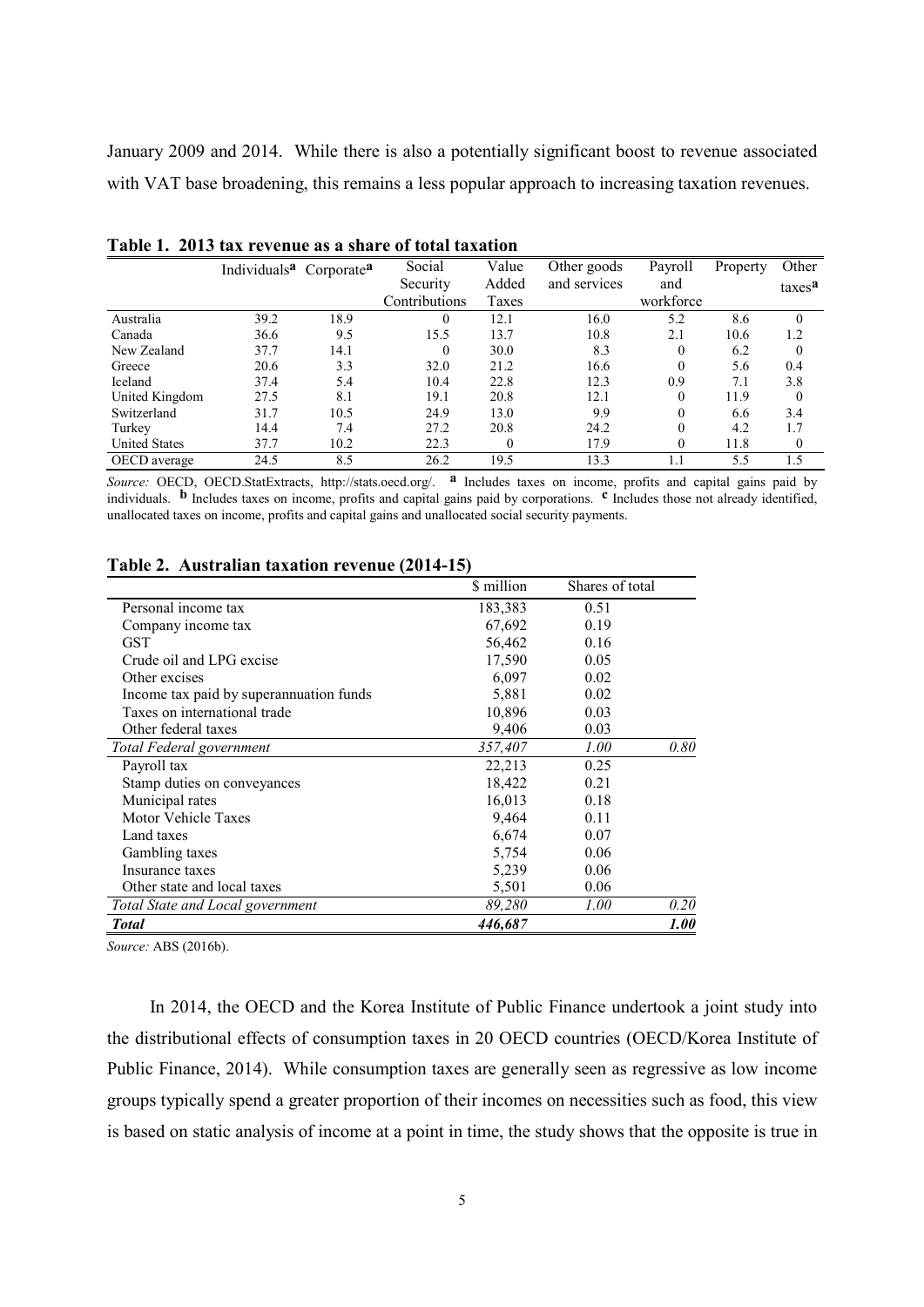most cases when measured as a percentage of expenditure from a lifetime perspective. The study also suggests that reduced VAT rates with the aim of benefiting lower income groups and promoting social welfare may not always work as expected in practice. In some cases, higher income groups benefit more from reduced rates on items such as hotel accommodation and restaurant food.

Like many other OECD countries, personal income tax (PIT), company income tax (CIT) and the GST are the three major sources of tax revenue for the Commonwealth government; Table 2 shows that these three taxes raise 86% of Commonwealth government tax revenue and 69% of revenue for all Australian governments. The table also reflects the huge vertical fiscal imbalance that is a feature of the distribution of tax powers across levels of government in Australia. But, it should be noted that all GST revenue is distributed to state governments via the Commonwealth Grants Commission in the form of untied grants.

Australia's GST rate of 10% is low compared to the unweighted average GST rate of 19.2% amongst all OECD countries (Table 3). Many observers see this fact as a reason to consider raising more revenue from the GST than is currently (Daley and Wood, 2015). Consistent with this, OECD data on tax revenue composition shows that Australia's total taxation mix is skewed towards direct taxes, i.e., PIT and CIT (Table 1). According to the OECD, these taxes contributed almost 60% of total Australian tax revenue in 2013 compared to an OECD average of just over 30%.

| 1 UUIV VI                         |      | - ODT TAILS IN OLICD INCHIDEL COUNTILES IN FUTT |              |
|-----------------------------------|------|-------------------------------------------------|--------------|
| Australia                         | 10.0 | Japan                                           | 8.0          |
| Austria                           | 20.0 | Korea                                           | 10.0         |
| Belgium                           | 21.0 | Luxembourg                                      | 15.0         |
| Canada                            | 5.0  | Mexico                                          | 16.0         |
| Chile                             | 19.0 | Netherlands                                     | 21.0         |
| Czech Republic                    | 21.0 | New Zealand                                     | 15.0         |
| Denmark                           | 25.0 | Norway                                          | 25.0         |
| Estonia                           | 20.0 | Poland                                          | 23.0         |
| Finland                           | 24.0 | Portugal                                        | 23.0         |
| France                            | 20.0 | Slovak Republic                                 | 20.0         |
| Germany                           | 19.0 | Slovenia                                        | 22.0         |
| Greece                            | 23.0 | Spain                                           | 21.0         |
| Hungary                           | 27.0 | Sweden                                          | 25.0         |
| Iceland                           | 25.5 | Switzerland                                     | 8.0          |
| Ireland                           | 23.0 | Turkey                                          | 18.0         |
| Israel                            | 18.0 | United Kingdom                                  | 20.0         |
| Italy                             | 22.0 | USA (Combined State & Local Sales Tax)          | 1.69 to 9.45 |
| Unweighted average (excluding US) |      |                                                 | 19.2         |

Table 3 CST rates in OECD member countries in 2014

Source: Tax Foundation, www.VATlive.com.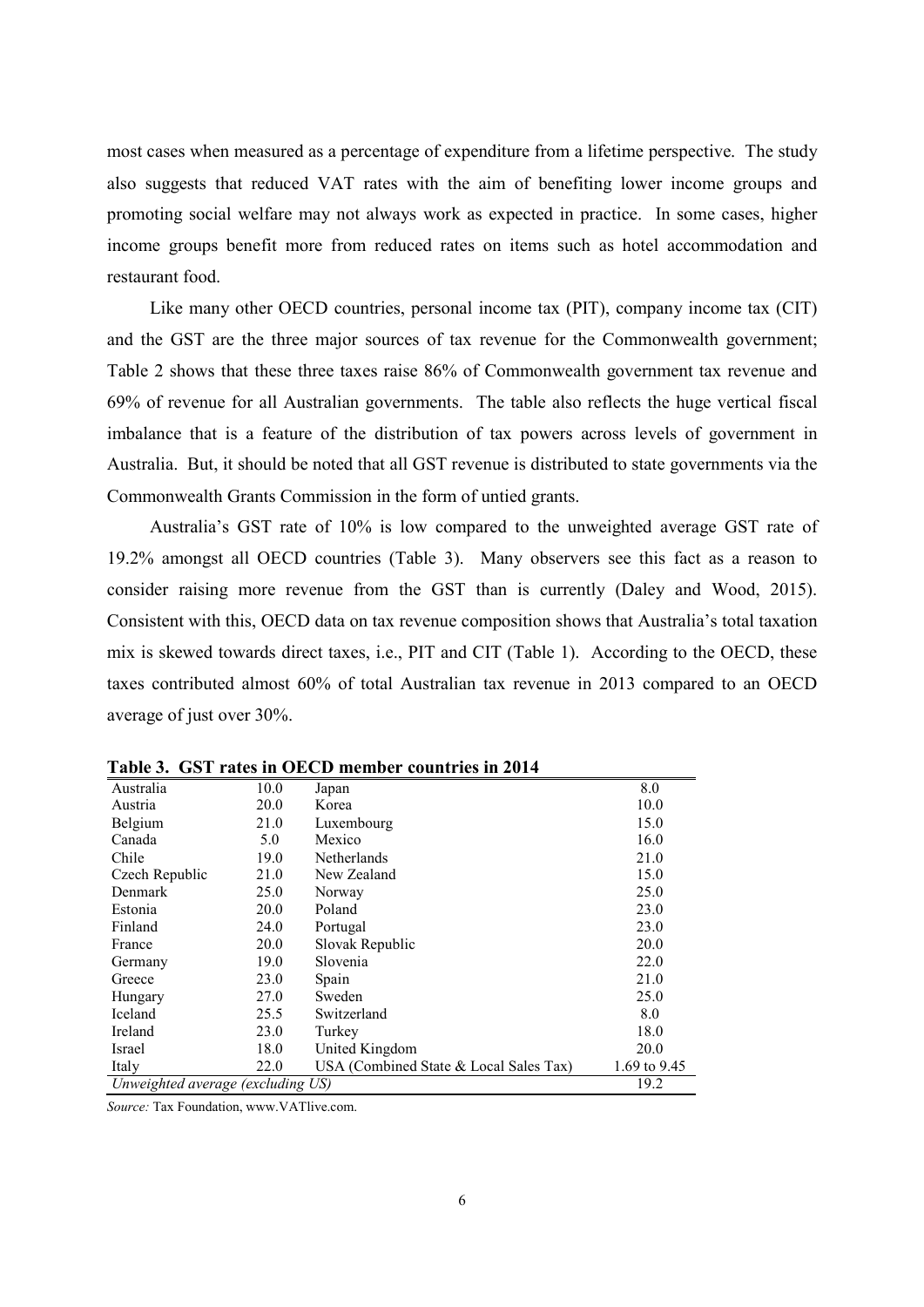# 3. The marginal excess burden of the GST

Almost all taxes distort economic behaviour. The excess burden of a tax measures the costs associated with the distortion. Specifically, the excess burden is the loss in economic welfare (or living standards) relative to the gain in government revenue. The marginal excess burden (MEB) measures the loss in welfare from a marginal increase in net government revenue. In this section, we measure the overall MEB of the GST and of its component parts. In doing so, we follow the most recently published MEB estimates of major Australia taxes (Cao et al., 2015) and estimate the increment to the total welfare cost associated with one dollar of additional revenue from raising the tax rate of a given tax head. Our MEB estimates are derived by applying KPMG-CGE: a computable general equilibrium model (CGE) with a high degree of sectoral detail, intersectoral linkages, and a comprehensive representation of the Australian tax system. The model has been specifically designed for tax policy analysis. Below we provide a brief description of our analytical framework; the Appendix contains a formal presentation.

# 3.1 Model overview

KPMG-CGE is a dynamic, multi-sectoral model of the Australian economy that has been specifically designed for policy analysis. KPMG-CGE belongs to the CGE class of economywide models of which Dixon and Rimmer (2002) is the most well-known Australian example.<sup>1</sup> The model represents the supply and demand side of commodity and factor markets. There are five broad categories of representative agents – producers, physical capital investors, households, governments and foreigners. KPMG-CGE distinguishes 114 sectors and commodities based on the 2009-10 input-output tables (ABS, 2013). Primary factors are distinguished by 114 types of capital (one per industry), nine occupations, two types of land (agricultural and non-agricultural), and natural resource endowments (one per industry). A representative firm in each sector produces a single commodity. Commodities are distinguished between those destined for export markets and those destined for domestic sales. Production technology is represented by nested CRESH functions (Hanoch, 1971) allowing a high degree of flexibility in the parameterisation of substitution and technology parameters. Energy goods are treated separately to other intermediate goods and services in production, and are complementary to primary factors.

<sup>&</sup>lt;sup>1</sup> A well-known example of a global dynamic CGE model is Ianchovichina and McDougall (2000). Examples of intertemporal CGE models include Malakellis (2000) and McKibbin and Wilcoxen (1999).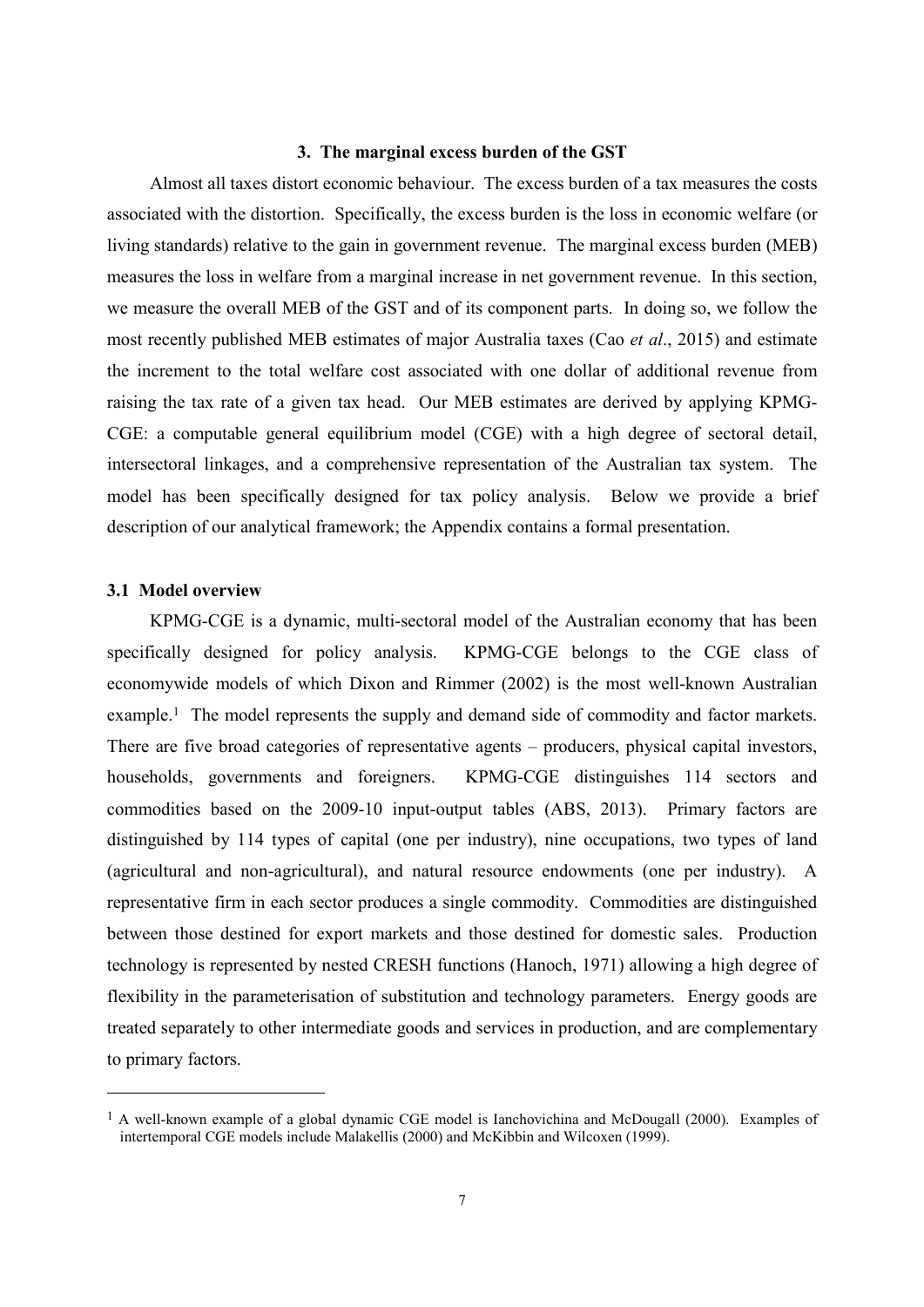There is a infinitely-lived representative household agent that owns the major share of factors of production with foreigners owning the remainder; the representative household can either spend or save its income. There is a single government sector representing all levels of government in Australia. The model includes detailed government fiscal accounts including the accumulation of public assets and liabilities based on ABS (2015). On the revenue side, detailed modelling of over 20 direct and indirect taxes and income from government enterprises is included. On the expenditure side, government consumption, investment and payments of various types of transfers are modelled.

Foreigners supply imports at fixed c.i.f. prices and demand commodities (exports) at variable f.o.b. prices. The nominal exchange rate is the numeraire. Nevertheless, the real exchange rate (i.e., the ratio of domestic prices to foreign prices in a common currency) is endogenous as export prices are an endogenous function of export volumes. Investment behaviour is industry specific and is positively related to the expected rate of return on capital. This rate takes into account company taxation, a variety of capital allowances and the structure of the imputation system. Foreign asset and liability accumulation is explicitly modelled, as are the cross-border income flows they generate and that contribute to the evolution of the current account.

The contains three of dynamic mechanisms: capital accumulation; liability accumulation; and lagged adjustment processes. Capital accumulation is specified separately for each industry. An industry's capital stock in year  $t+1$  is its capital in year t plus its investment during year t minus depreciation. Liability accumulation is specified for the public sector and foreign accounts. Public sector liability in year  $t+1$  is public sector liability in year t plus the public sector deficit incurred during year  $t$ . Net foreign liabilities in year  $t+1$  are net foreign liabilities in year  $t$  plus the current account deficit in year  $t$  plus the effects of revaluations of assets and liabilities caused by changes in prices. Lagged adjustment processes are specified for the response of wage rates to gaps between the demand for and the supply of labour by occupation.

A simulation of the effects of a tax policy change involves running the model twice to create the baseline (or business-as-usual) scenario and the policy scenario. The baseline is designed to be a plausible forecast of how the economy will evolve in the shortrun in the absence of the policy shock of interest. Thus, the paths of most macroeconomic variables are exogenous in the shortrun and set in accordance with forecasts made by a macroeconomic model (KPMG, 2016b). In the longrun, the economy converges to a balanced growth path where all prices and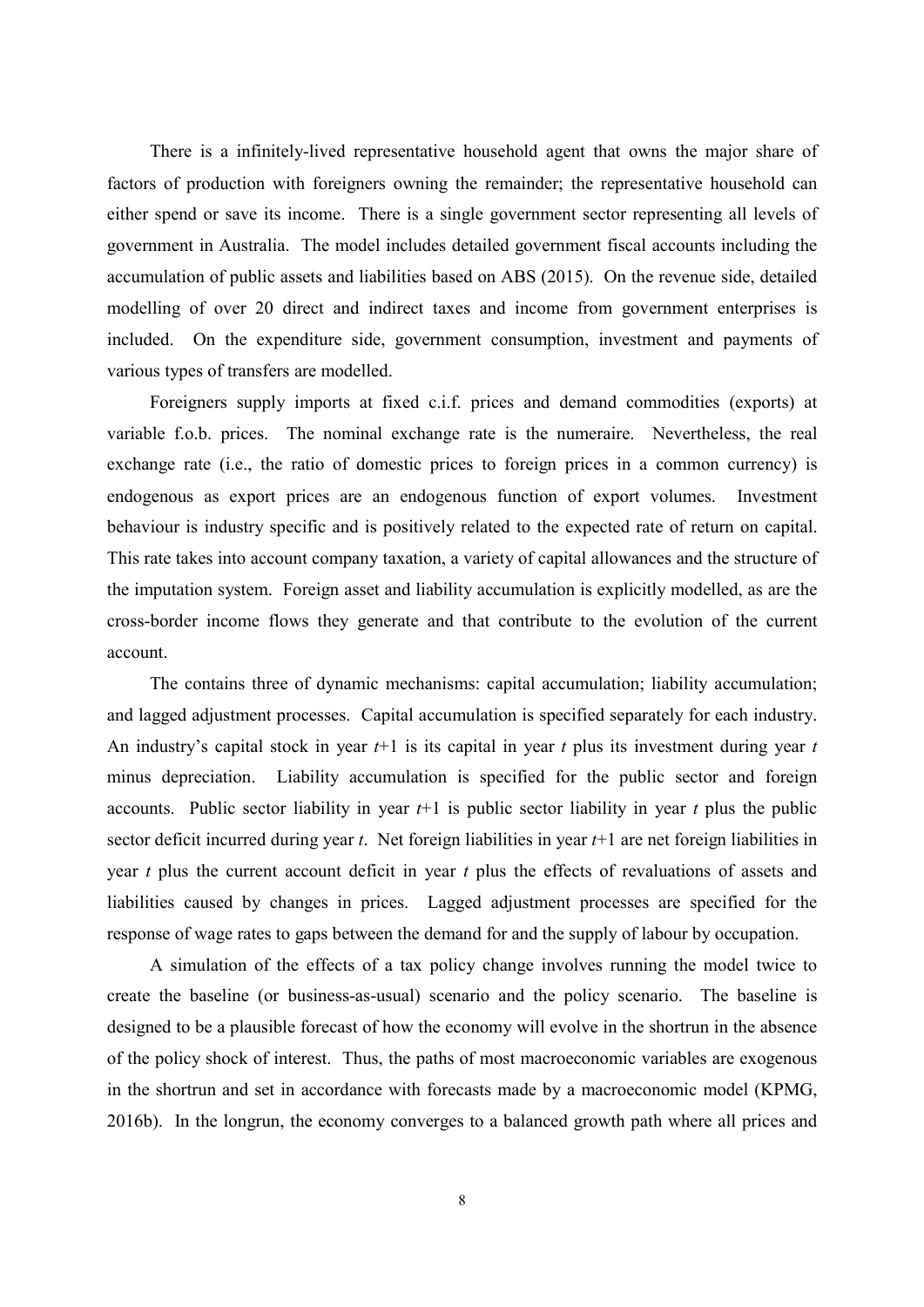quantities grow by 2.5%. In the policy scenario, all macroeconomic variables are endogenous. With the exception of the policy variables of interest (e.g., tax rates), all exogenous variables in the policy scenario are assigned the values they have in the baseline scenario. The differences in the values of variables in the policy and baseline scenarios quantifies the effects of moving the variables of interest away from their baseline values.

Total household consumption is assumed to be a function of household disposable income and the average propensity to consume. In the baseline scenario, the average propensity to consume is endogenous in the shortrun to allow the model to accommodate exogenous forecasts for real household consumption; in the longrun consumption converges to balanced growth and trade is almost balanced. In the policy scenario, real household consumption is endogenous and the ratio of the trade balance to GDP returns to baseline level in the longrun; this mimics timeconsistent behaviour by households.<sup>2</sup> This imposes a budget constraint on household behaviour in the long run.

Total real investment is the sum of industry demands for investment. Exogenous forecasts for total investment are imposed in the shortrun in the baseline scenario; in the longrun industry investment converges to balanced growth. In the policy closure, industry after-tax rates of return respond to changes in the demand for capital relative to supply in the shortrun but eventually move to baseline values in the longrun. This ties after-tax rates of return to the global rate of return. Total real government consumption moves with exogenous forecasts in the baseline closure; in the policy closure total real government consumption is held at baseline levels.

Expectations by households and investors are assumed to be myopic. It would be computationally challenging to specify forward-looking expectations for agents in a model of this size. In recognition of the limitations of this approach, we impose longrun constraints on agents' behaviour that mimic an equilibrium that would be observed if forward-looking behaviour was imposed. These constraints are: household consumption adjusts so that the ratio of the trade balance to GDP returns to baseline level in the longrun, and this ratio is one of balanced trade in

<sup>&</sup>lt;sup>2</sup> Ensuring the ratio of the trade balance to GDP returns to baseline is equivalent to constraining the growth of net foreign liabilities relative to the baseline. Malakellis (2000), Appendix A3.2, shows how constraining the growth of net foreign liabilities is equivalent to enforcing an intertemporal budget constraint on households.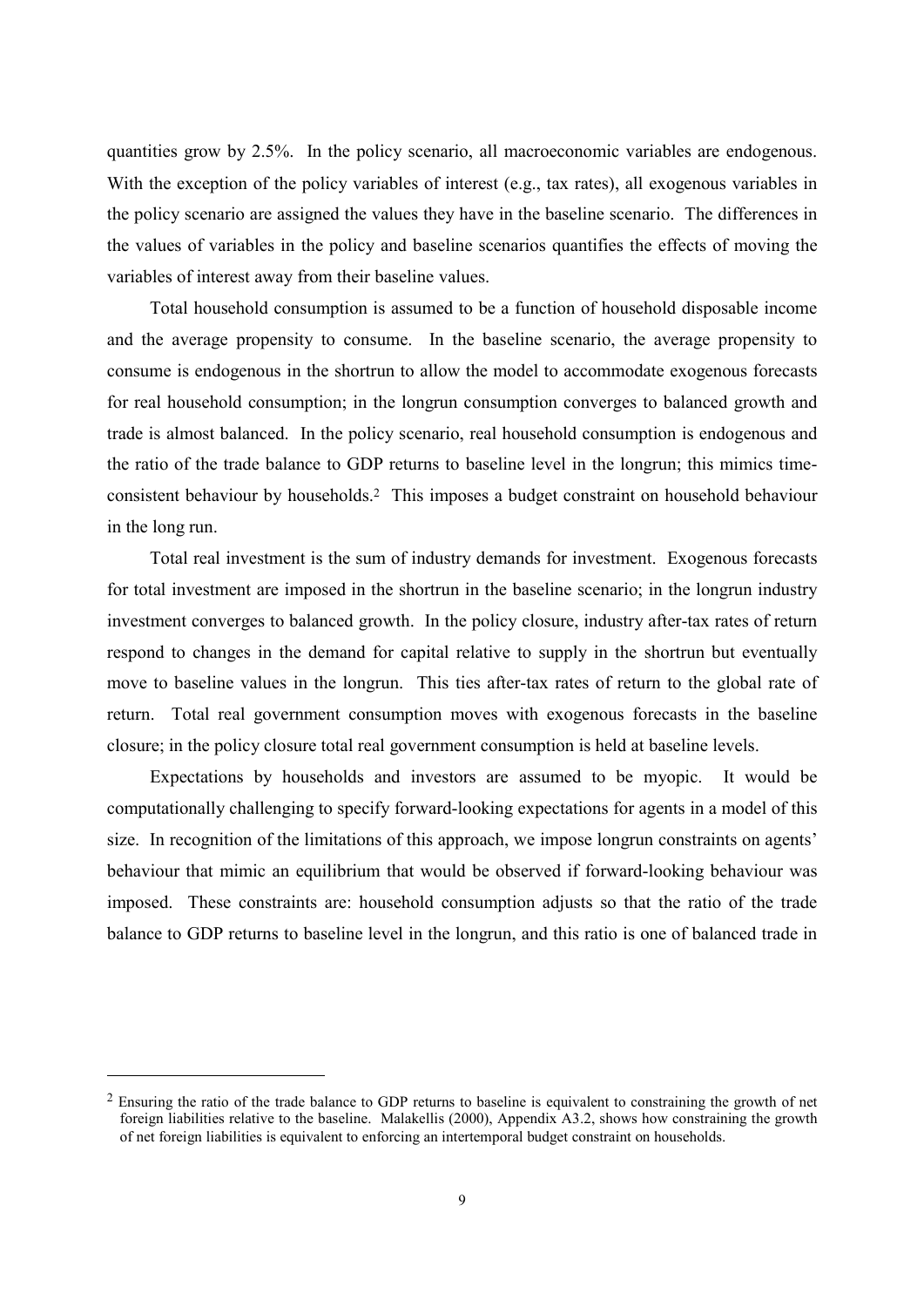the terminal year of the baseline; and industry after-tax rates of return to baseline values in the longrun. $3$ 

#### $3.2$ **Estimating marginal excess burden**

We follow the CGE tax analysis literature and define the MEB as the negative of the increment to the total welfare cost of the tax system. The increment to the welfare cost is measured by the equivalent variation (EV), i.e., the amount the household would be willing to pay to avoid the tax change. Following Cao et al. (2015), the MEB can be expressed in consumption units as

$$
MED = (C_0 - \overline{C}) + \frac{W_0 (1 - \tau_{n0})}{P_{c0} (1 + \tau_{c0})} (L_0 - \overline{L});
$$
\n(1)

where  $C_0$  and  $L_0$  represent consumption and leisure in the initial (pre-shock) equilibrium, and  $\overline{C}$ and  $\overline{L}$  represent consumption and leisure after the tax change (i.e., in the post-shock equilibrium). Thus,  $(C_0 - \overline{C})$  and  $(L_0 - \overline{L})$  are minus the change in consumption and leisure; this means the MEB is a positive number. The change in leisure is valued at  $W_0(1-\tau_{n0})/P_{c0}(1-\tau_{c0})$ ; where  $W_0$  is the initial wage rate and  $\tau_{n0}$  is the initial labour income tax rate.  $P_{c0}$  is the initial price of household consumption and  $\tau_{c0}$  is the tax rate on household consumption. Hence, leisure is valued at the initial after-tax real wage rate. We hold  $P_{c0}(1+\tau_{c0})$  constant in equation (1), i.e.,  $P_{c0}(1+\tau_{c0})=1$ , so that the MEB is valued in dollars.

 $C_0$  is calibrated using consumption data from the model valued at  $P_{c0}(1+\tau_{c0})$ .  $L_0$ . To define a value for  $L_0$  we assume a leisure share of total waking hours of 0.64, i.e., leisure is around twice as large as employment.<sup>4</sup> This is broadly in line with the macroeconomics literature that suggests leisure is four times as large as employment (King and Rebelo, 1999). Using this

<sup>&</sup>lt;sup>3</sup> Malakellis (2000) compares myopic expectations with model-consistent expectations for households and investors in an intertemporal CGE model. The results show that the shortrun response to model shocks is very different under each set of expectations. Nevertheless, the longrun results are almost identical.

<sup>&</sup>lt;sup>4</sup> The approach we follow is to assume that the representative household has  $168$  (=24x7) hours available per week, of which 56 (=8x7) are sleeping hours. This gives 112 (=168-56) waking hours per week. Then, assume the household works 40 hours per week giving 72 (=112-40) leisure hours available per week. Applying this approach gives a leisure share of total waking hours of  $0.64$  (=72/112).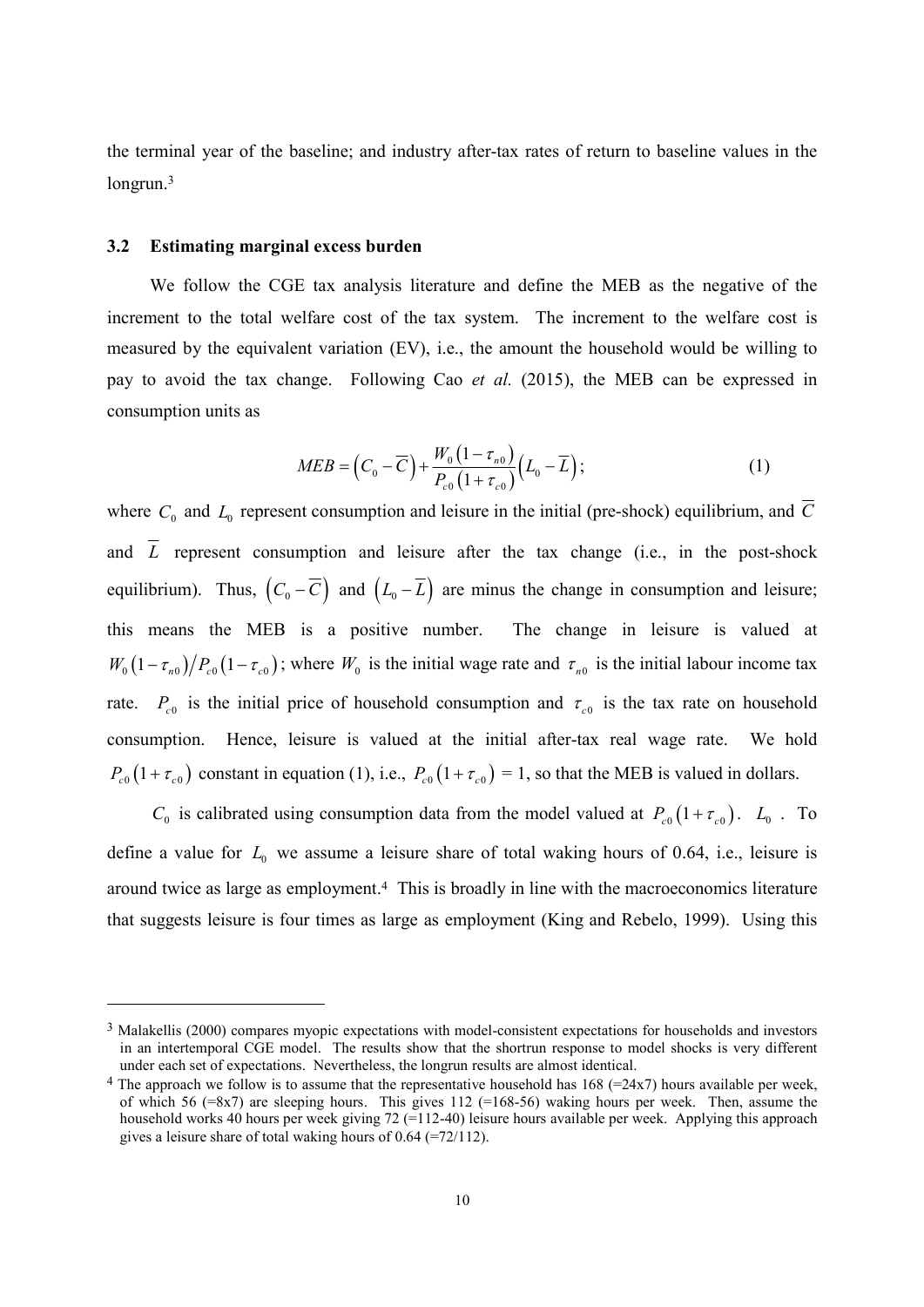calibration, we normalise the time endowment at 1, and set  $L_0 = 0.64$  and employment (E) at 0.36 (= 1 – 0.64). Thus, with a fixed time endowment  $(L_0 - \overline{L})$ , or  $\Delta \overline{L}$ , will equal  $-\Delta E$ .

Our MEB calculations assume the government maintains its initial budget balance via a lump-sum transfer  $(LST)$  to households when a marginal tax change is imposed. This is what Musgrave and Musgrave (1973) call 'differential incidence'.<sup>5</sup> For the purposes of comparison with Cao et al. (2015), we normalise all MEB results on the lump-sum transfer, i.e.,  $MEB/LST$ . Given this normalisation and that the MEB =  $-EV$ , the MEB tells us the welfare impact from raising net revenue by one dollar. For example, an MEB of 10 cents indicates that there is a net loss in welfare of 10 cents if an additional dollar is raised in net tax revenue.

# 3.3 The marginal excess burden of the GST

Economic theory tells us that a necessary condition for optimality is that relative prices reflect relative marginal rates of transformation and substitution across commodities. Another way to express this condition is that the marginal social value and marginal social cost of a commodity should be equal. The existence of zero-rated and nonzero-rated commodities under the GST violates this condition. Thus, the GST will skew consumption away from nonzero-rated commodities towards zero-rated commodities. This raises the excess burden of the GST. Therefore, the excess burden of the GST would be minimised if there were no exemptions; in this case, the GST would be a generic tax on consumption.

The main effect of the GST is to reduce the after-tax real wage:  $W(1 - \tau_w)/P_c(1 + \tau_c)$ , where W is the pre-tax wage,  $P_c$  is the pre-tax consumer price index (CPI), and  $\tau_w$  and  $\tau_c$  are the tax rates on wages and consumption. A GST raises the after-tax CPI and lowers the after-tax real wage. Note that a tax on labour income and the GST have identical effects on the after-tax real wage. A lower after-tax real wage creates a disincentive to supply labour. We calculate the MEB of the GST, its components and the labour income component of the personal income tax system: Table 4 presents the results.

We estimate the overall MEB of the GST at 19 cents, i.e., every dollar of GST revenue causes welfare to fall by 19 cents. This estimate is consistent with Cao et al. (2015).

<sup>&</sup>lt;sup>5</sup> "Differential incidence...measures the difference in the distributional effects of financing a given expenditure by one or another tax" (Musgrave and Musgrave, 1973, p. 358).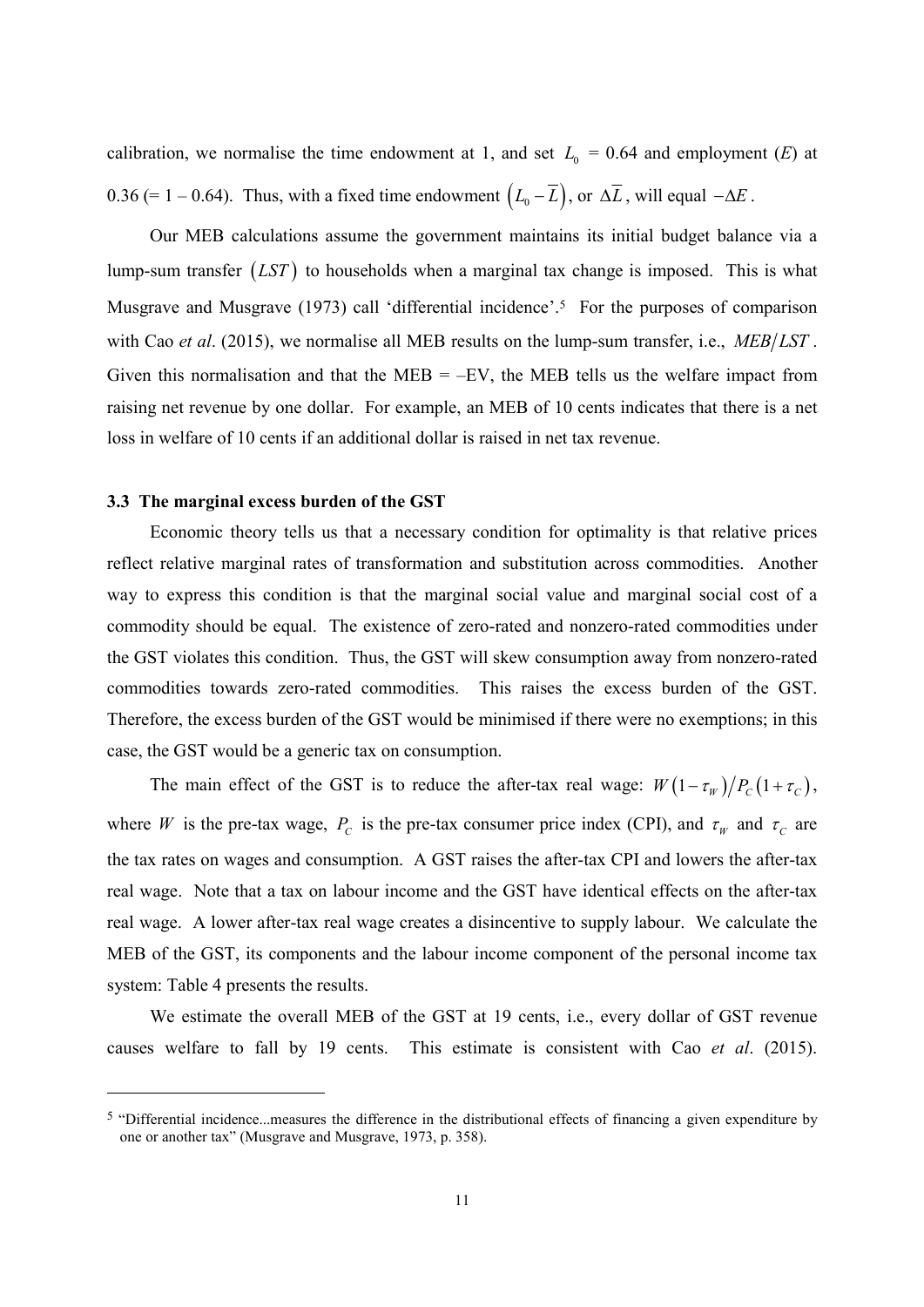Nevertheless, these estimates are higher than those calculated in earlier work by KPMG (2010) at 8 cents, KPMG (2011b) at 12 cents and Independent Economics (2014) at 13 cents. We note the trend of rising MEB estimates for the GST over time. To extent that estimates differ across these studies, this is likely to differences in (i) the modelling framework applied, (ii) the welfare measure applied, and in (iii) the assumed uncompensated labour supply elasticity.

| GST:                        |              |              |            |             |                | GST:                     | Personal   |
|-----------------------------|--------------|--------------|------------|-------------|----------------|--------------------------|------------|
|                             | Current base |              |            |             |                |                          | income     |
|                             |              |              |            |             |                | base                     | <u>tax</u> |
|                             | Total        | Intermediate | Investment | Household   | <b>Exports</b> | Total                    |            |
|                             |              | inputs       |            | consumption |                |                          |            |
| Marginal excess burden (\$) | 0.19         | 0.27         | 0.26       | 0.17        | 0.22           | 0.16                     | 0.18       |
| Revenue $(\text{Sm})^a$     | 54.253       | 3.785        | 8.833      | 40.461      | .175           | $\overline{\phantom{0}}$ | 170,313    |

Table 4. Marginal excess burden of the GST and personal income tax

**a** GST revenue is calculated from the 2013-14 input-output tables (ABS, 2016a). Personal income tax revenue is for 2013-14 and is taken from ABS (2016b)

We also estimate the MEB of a broader-based GST that applies to consumption of basic food, health and education. This lowers the overall MEB to 16 cents. Cao et al. (2015) estimate the MEB of a broader-based GST at 17 cents. We go beyond previous studies and estimate the MEB of each expenditure base upon which the GST applies. For household consumption, the MEB is low at 16 cents. For exports, the MEB is higher at 22 cents. For intermediate inputs and investment, the MEB rises sharply to 27 and 26 cents. The overall MEB of the GST is the revenue-weighted average of the individual components. The results illuminate an oft ignored aspect of the GST: it is an expenditure tax rather than a consumption tax.<sup>6</sup> This distinction is important as 25% of GST revenue is raised from non-consumption bases. For exports, GST revenue is raised on expenditure by tourists mainly on accommodation, food and beverage services and transport.<sup>7</sup> These taxes apply despite the GST being 'destination-based' and thus exempting exports (Freebairn, 2013). However, only 2% of GST revenue is raised from exports.

The next largest expenditure base is intermediate inputs at 7%. Given this is a tax on production, the base is rather elastic and this gives a relatively high MEB of 27 cents. Here the GST applies to goods and services used by firms in three sectors: finance, insurance and superannuation funds, and dwellings, with each contributing about one-third of GST on

<sup>&</sup>lt;sup>6</sup> We thank Michael Kouparits as for making us aware this point.

<sup>7</sup> Other expenditure categories include telecommunications, internet services, rental and hiring services, sport, performing arts, and gambling.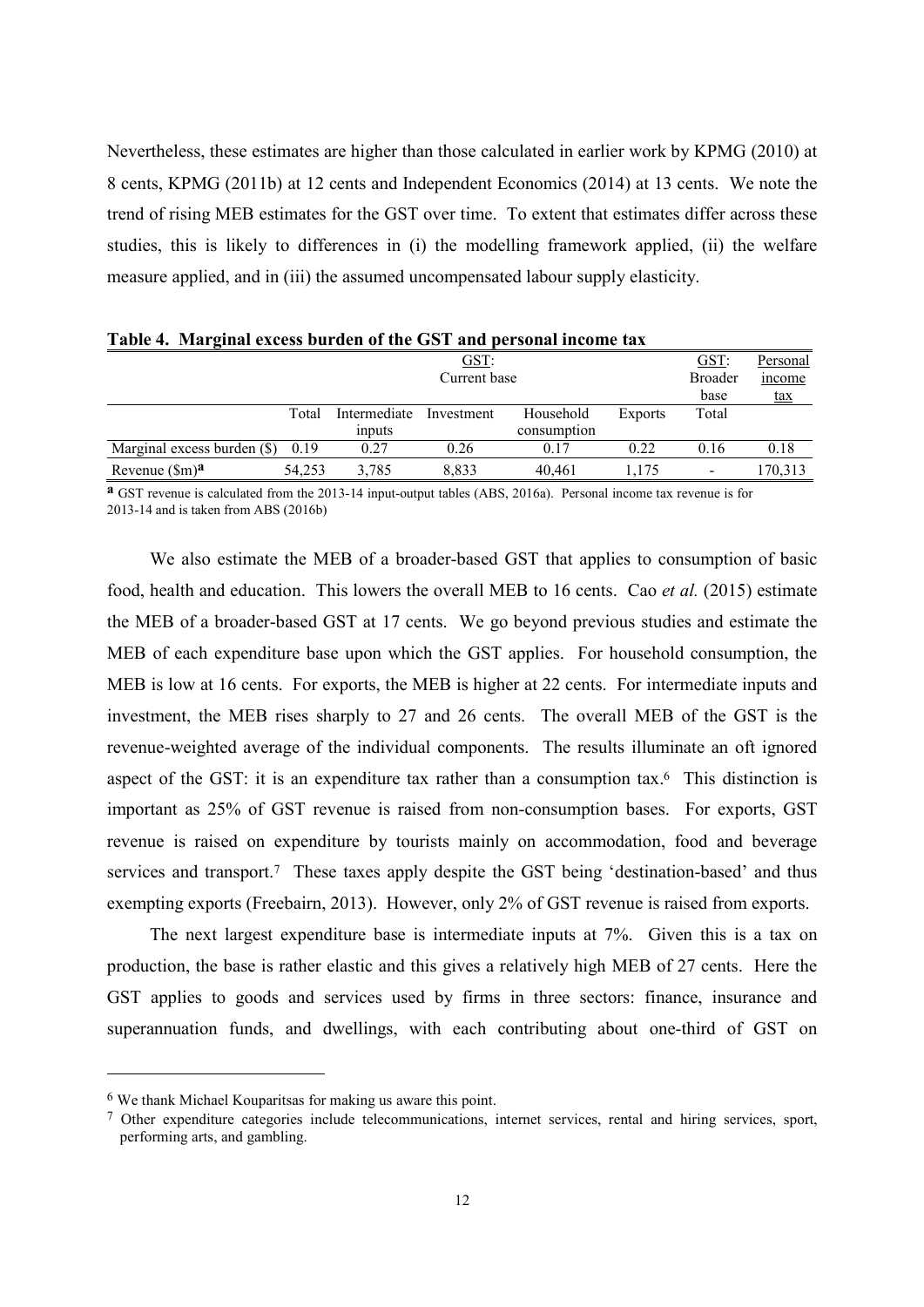intermediate inputs. This base represents the input-tax nature of the GST as it applies to financial services and construction of dwellings. As Freebairn (2013) notes, "The complicated GST provisions relating to financial services mean that households are under-taxed via the nontaxation of value-added financial services, whereas businesses are over-taxed through being unable to claim GST offsets on financial services they purchase." (p. 39).

The largest non-consumption GST base is investment at 16% with an MEB similar to intermediate inputs at 26 cents. This base mainly applies to dwellings, machinery and equipment, and other capital expenditure used as inputs to investment. Taxing inputs to investment will lower the after-tax rate of return on capital:  $R(1-\tau_K)/P_I(1+\tau_I)$ , where R is the pre-tax rental rate,  $P_i$  is the pre-tax price of investment, and  $\tau_k$  and  $\tau_i$  are the tax rates on capital and investment. For a capital importer such as Australia, the after-tax rate of return on capital is set on global capital markets. A fall in the after-tax return on capital reduces capital inflows (and capital usage) until the after-tax rate of return increases to again equal the global rate. Thus, investment and capital are very elastic tax bases.<sup>8</sup> Further, there are indirect effects from the fall in capital usage caused by an investment tax. Lower capital usage will reduce the marginal product of labour and discourage the use of labour by firms until the real wage rate falls to match the marginal product of labour. Lucas (1990) shows that the effects on the labour market of capital taxes can be significant, a result supported by many studies cited therein.

The decomposed MEB results suggest that economic welfare could be improved by reallocating the GST base away from investment expenditure and towards consumption expenditure; this would be substituting a low MEB base (consumption) for a high MEB base (investment). We focus on investment as this aspect of the GST raises 16% of total GST revenue. This, combined with a high MEB, suggests there could be major economic benefits from substituting consumption expenditure for investment expenditure in the GST base. We explore these benefits in the next section.

# 4. General equilibrium estimates of GST changes

Taking the MEB estimates from Section 3 as a guide, we estimate the general equilibrium effects of four tax reform scenarios.

Scenario 1: a 10% GST on a broader base, i.e., including basic food, health and education.

 $8$  See Cao *et al* (2015), pp. 14-17 for further discussion of these effects.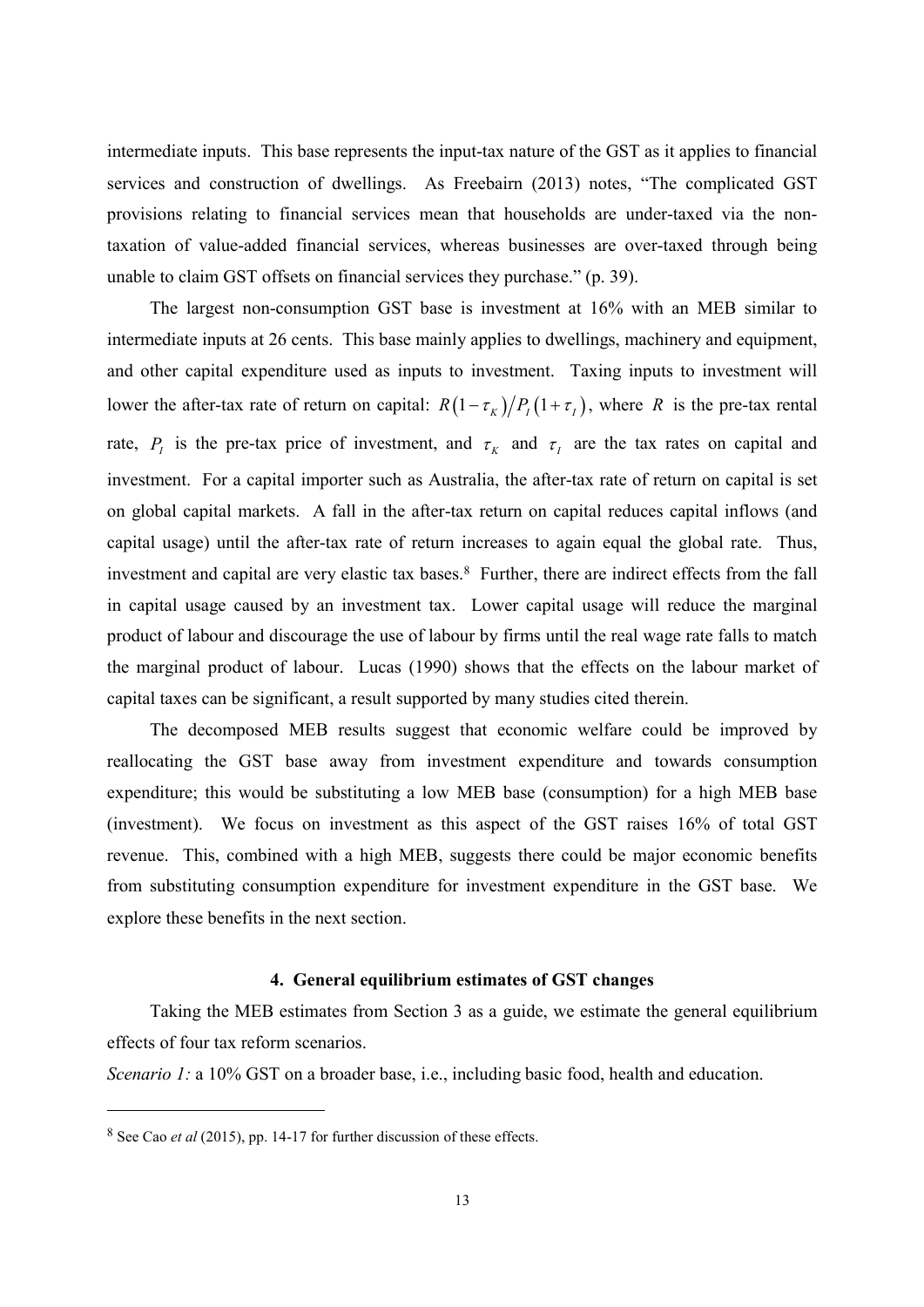Scenario 2: a 12.25% GST on the current base.

Scenario 3: a 15.2% GST on non-investment expenditure, i.e., removal of the GST from investment expenditure and an increase in the rate to 15.2% on non-investment expenditure on the current base.

Scenario 4: an 11.9% GST on non-investment expenditure and a broader base, i.e., removal of the GST from investment expenditure, an increase in the rate to 11.9% on other expenditure and a broadening of the base to include basic food, health and education.

We impose all scenarios in 2018-19. Scenario 1 is estimated to raise an additional \$14.1 billion in GST revenue. The tax rates in scenarios 2-4 have been calibrated to raise the identical amount of extra GST revenue as Scenario 1. In this way, the scenarios are equivalent in terms of the first-order effects on government revenue. The additional GST revenue is returned to households through personal income tax (PIT) cuts in order to maintain the government budget balance as a share of GDP at its initial level; this ensures the scenarios are equivalent in terms of the first-order effects on household income. Table 4 shows that the MEB for PIT is approximately equal to that for the overall GST (18 cents). As the extra GST revenue is returned to households as lower personal income taxes, the scenarios are also equivalent in terms of their MEB and their first-order effect on post-tax wage rates. This equivalence across scenarios means that the real output and welfare effects across scenarios will largely reflect the marginal excess burden of each tax change. This provides a guide on which tax scenarios are to be preferred on an efficiency basis; the results should be consistent with the MEB results in Table 4.

# **4.1 Shortrun results**

Figure 1 presents the effects on real GDP for each scenario: all scenarios show a contraction in economic activity in 2018-19. In the initial year, capital stocks cannot respond due to gestation lags. Thus, GDP can only change from a change in employment. The initial effect on employment is similar in all scenarios. So, for simplicity, we explain this mechanism using Scenario 1. The effect on employment is driven by the effect of the GST on the consumption price index (CPI); the CPI rises due to the broadening of the GST base (Figure 2). As wage rates in the current period are determined by (i) wage rates in the previous period indexed by current inflation, and (ii) labour market conditions, wage rates are sticky in the shortrun and flexible in the longrun. As wages rates rise due to the increase in the CPI and the output price received by firms falls, the cost of labour for firms rises and they reduce their labour usage.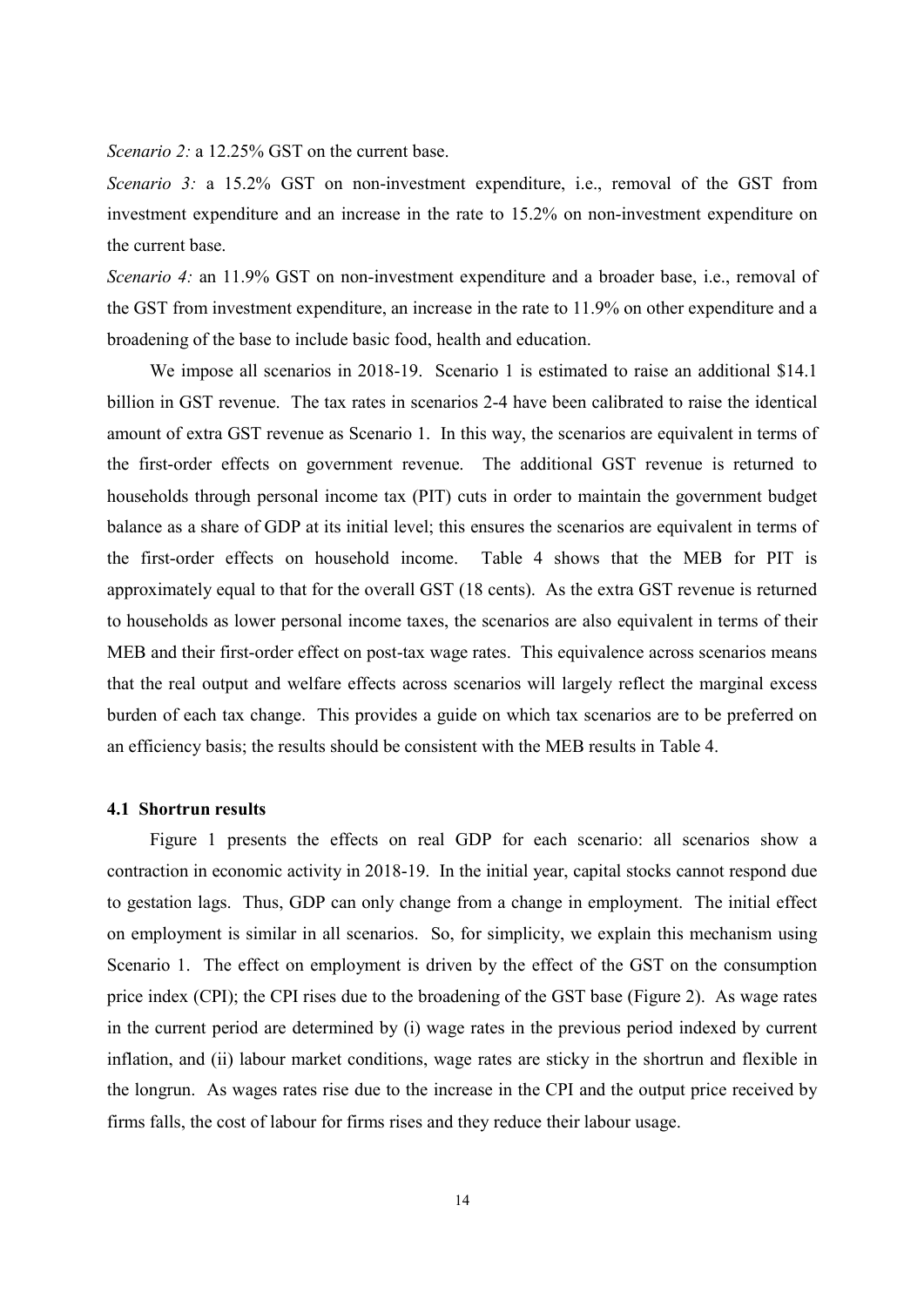

می شهر می ده می ده می ده می شهر می شهر می شهر می شهر می شهر می شهر می شهر می شهر می شهر می شهر می شهر می شهر م - Scenario 1 - Scenario 2 - Scenario 3 - Scenario 4

Figure 4. Investment – all scenarios (percentage change)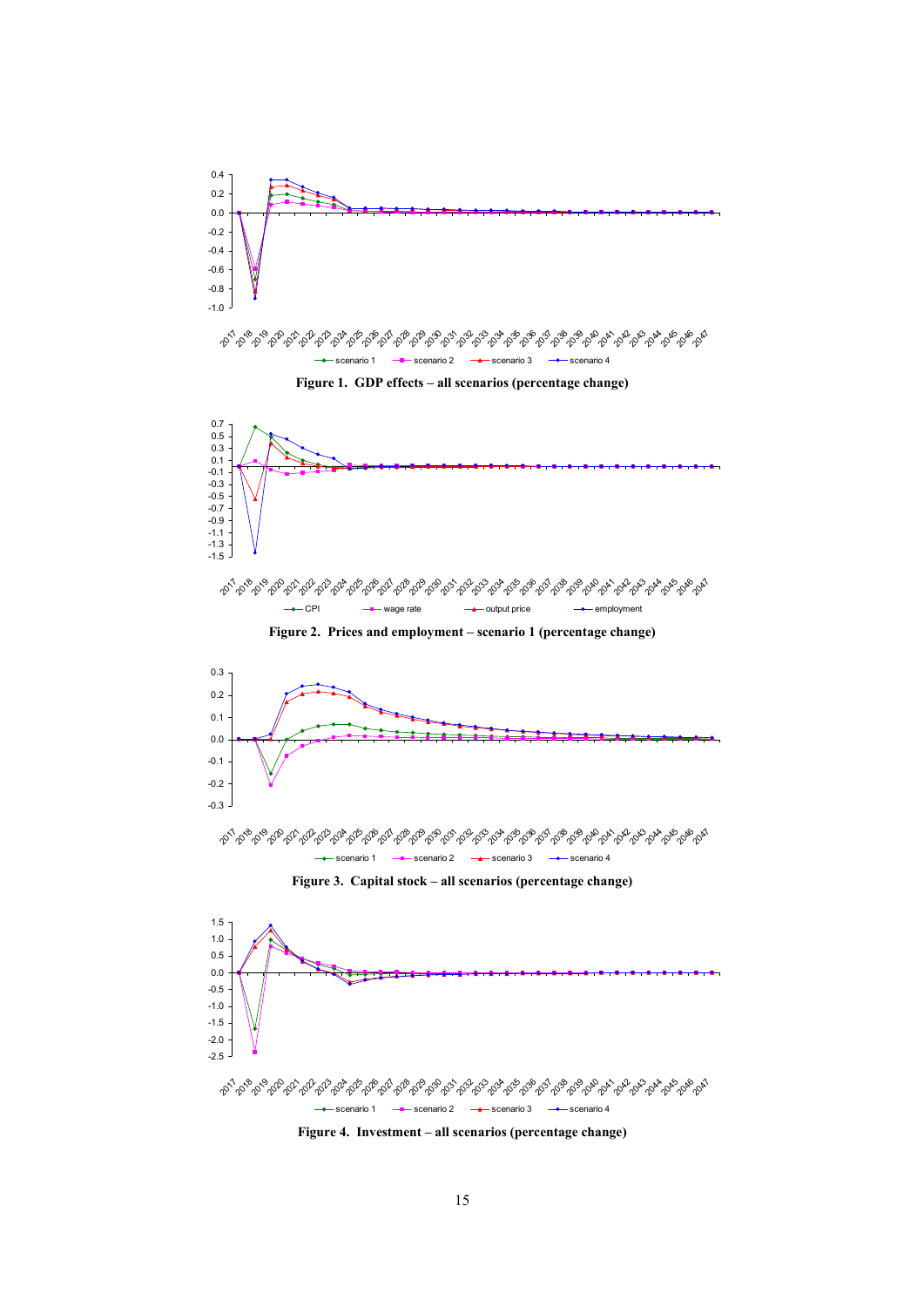

Scenario 1  $\longrightarrow$  scenario 2  $\longrightarrow$  scenario 3  $\rightarrow$  scenario 4

Figure 5. Price of investment - all scenarios (percentage change)



Figure 6. Employment - all scenarios (percentage change)







Figure 8. Imports - all scenarios (percentage change)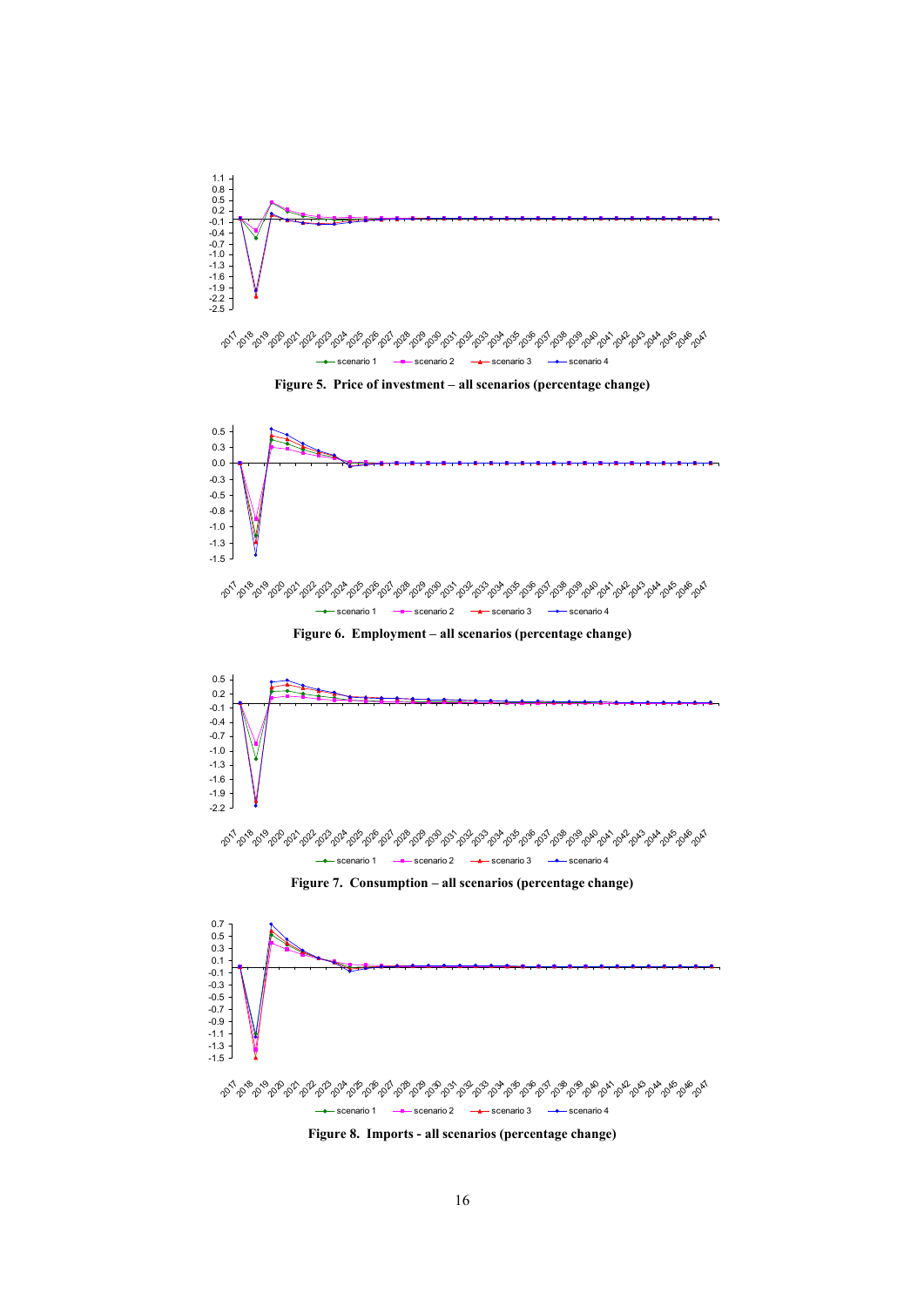



Figure 10. Exports - all scenarios (percentage change)

From 2019-20, real GDP shows positive deviations from baseline in all scenarios reflecting the response in capital stocks to the changes in investment in 2018-19 (Figures 3 and 4). With investment higher in 2018-19 in Scenarios 3 and 4, capital stocks are larger in 2019-20; the opposite is true for Scenarios 1 and 2. With investment a function of the rate of return (the ratio of the rental price to the price of investment), the large fall in the price of investment in Scenarios 3 and 4 drives the large positive response in investment in the initial year (Figure 5). The price of investment falls by much less in Scenarios 1 and 2 in 2018-19, thus the rate of return falls and this drives investment below baseline. The relative differences in the price of investment across scenarios reflects the removal of the GST from investment in Scenarios 3 and 4 whereas the GST on investment is maintained in Scenario 1 and increased in Scenario 2.

From 2019-20, the excess supply of labour created in 2018-19 is slowly reduced as wage rates mainly respond to labour market conditions and there are no further shocks to the CPI from changes in the GST (Figure 6). Thus, employment is above baseline in all scenarios until 2024-25. This combined with the positive capital deviations causes GDP to be above baseline in all scenarios over this period. By 2024-25, the labour market has largely returned to baseline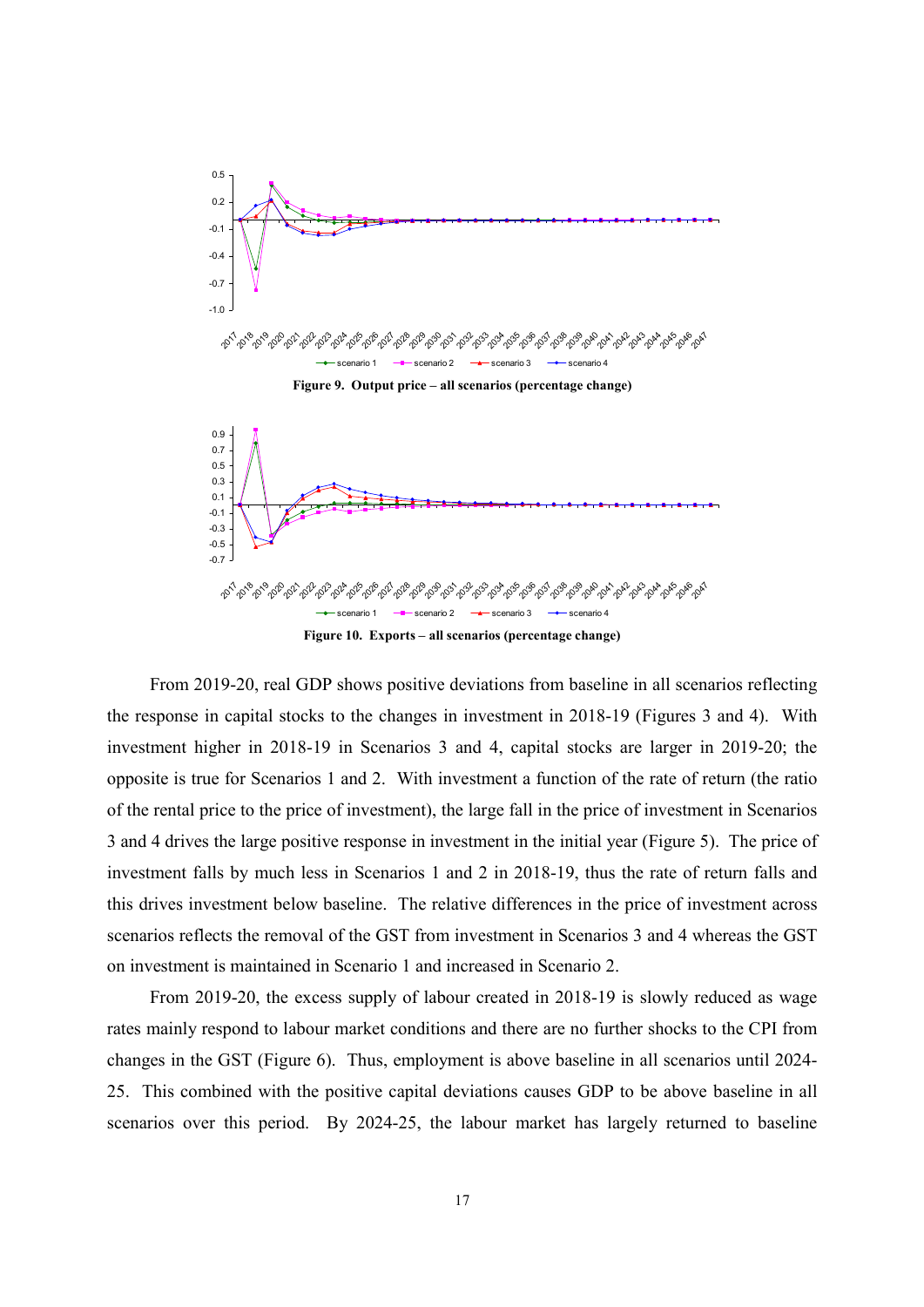conditions in scenarios 1 and 2 with the unemployment rate unchanged from its initial level. Capital stocks have also largely settled down by 2024-25 in Scenarios 1 and 2.

For Scenarios 3 and 4 the story is different. The strong investment response in the initial year causes a strong capital stock response in the following years. By 2023-24 this causes rates of return to overshoot and show negative deviations. This drives investment below baseline in 2024-25, which drives employment below baseline in 2024-25 and 2025-26 before returning to baseline in 2026-27. The overshooting in rates of return reflects the assumption of myopic expectations by investors.

In the shortrun, household consumption moves with household disposable income as the saving rate is fixed. As already observed, the tax change reduces employment and wage rates in the initial year; thus, wage income falls. Capital income also falls as the fall in employment reduces demand for capital and the rental price of capital. Lower disposable household income means lower consumption at a fixed saving rate (Figure 7). From 2018-19 onwards, household consumption is above baseline as household income recovers from higher wage and capital income. Imports closely follow the movements in household consumption (Figure 8).

The export response depends on the investment response. In Scenarios 1 and 2, investment is lower in the initial year. This lowers domestic absorption and production costs (Figure 9). Lower production costs make exports cheaper to foreigners and sales increase (Figure 10). The opposite occurs in Scenarios 3 and 4. Investment is higher in the initial year, which leads to higher production costs, higher export prices and lower export sales. From 2019-20, the export responses are similar across scenarios; exports are below baseline. This reflects output prices moving above baseline in all scenarios, which is driven by the beginning of clearing the labour market of excess supply. As output prices are above baseline, export prices are higher and sales are lower.

In the longrun, the saving rate is endogenous and adjusts so as to ensure the trade balance to GDP ratio returns to baseline. Thus, we observe that exports slowly move towards baseline in Scenarios 1 and 2 as the trade balance to GDP ratio initially improves from the tax change. In Scenarios 3 and 4, the trade balance to GDP ratio initially worsened from the tax change; thus, exports must move above baseline.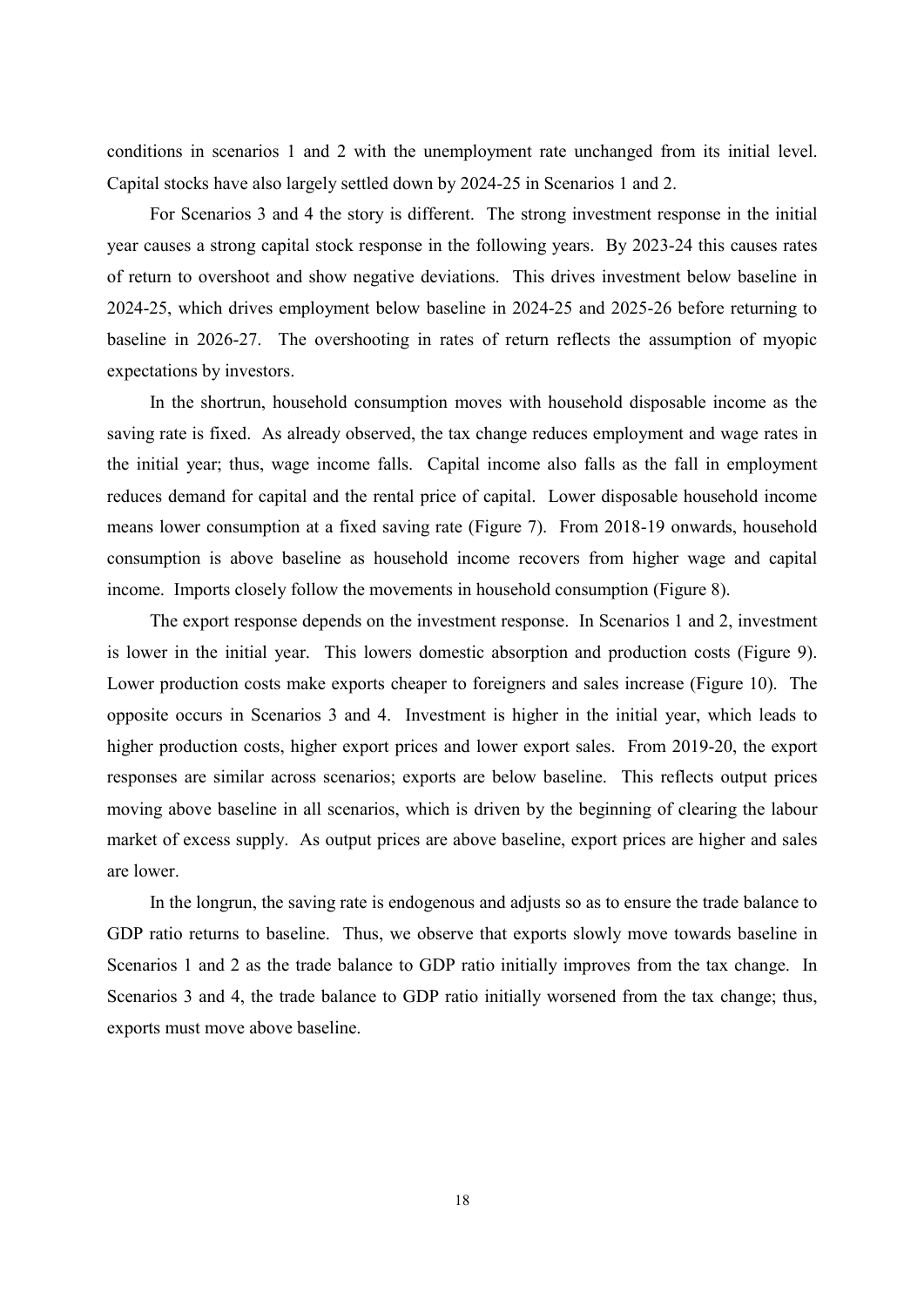# 4.2 Longrun results

The longrun macroeconomic effects of each scenario are reported in Table 6. These reflect the effects once the economy has returned to longrun equilibrium, *i.e.*, the unemployment rate, rates of return, and the ratio of the trade balance and budget balance to GDP have all returned to baseline levels. The results show that economic activity and welfare in Scenario 1 is higher. Extending the GST base to include basic food, health and education increases the maximum potential base of the GST, as measured by the VAT Revenue Ratio (VRR), from 49% to 60%. The large increase in VRR reflects a fall in the distortions associated with the GST as there is a decrease in proportion of consumption that is zero-rated versus the proportion rated at 10%. This represents a significant move to a more even GST treatment across commodities. In terms of the MEB estimates reported above, it represents reducing the MEB from 19 cents to 16 cents. The decrease in the distortions associated with the GST represent an improvement in allocative efficiency and this is reflected in the increase in the indirect tax base by 0.52%.

| o                          |         | o<br>0  |          |         |
|----------------------------|---------|---------|----------|---------|
|                            |         |         | Scenario |         |
|                            | (1)     | (2)     | (3)      | (4)     |
| Capital                    | 0.42    | $-0.18$ | 2.07     | 2.33    |
| Employment                 | 0.03    | $-0.01$ | 0.13     | 0.14    |
| Labour supply              | 0.03    | $-0.01$ | 0.13     | 0.14    |
| Real indirect tax base     | 0.52    | $-0.27$ | 0.04     | 0.93    |
| Real pre-tax wage rate     | $-1.52$ | $-1.53$ | $-0.71$  | $-0.87$ |
| Real post-tax wage rate    | 0.17    | $-0.10$ | 0.87     | 0.99    |
| Investment price index     | 0.00    | 0.50    | $-2.46$  | $-2.42$ |
| Consumer price index       | 1.28    | 1.33    | 0.95     | 0.96    |
| Real household consumption | 0.22    | $-0.01$ | 0.66     | 0.79    |
| Real investment            | 0.28    | $-0.21$ | 1.53     | 1.75    |
| Government consumption     | 0.00    | 0.00    | 0.00     | 0.00    |
| Real exports               | 0.24    | $-0.34$ | $-0.03$  | 0.57    |
| Real imports               | 0.24    | $-0.18$ | 0.06     | 0.50    |
| Real GDP                   | 0.19    | $-0.08$ | 0.74     | 0.89    |
| Net foreign income (\$m)   | $-312$  | $-414$  | 951      | 782     |
| Real GNP                   | 0.17    | $-0.07$ | 0.70     | 0.82    |
| Welfare (EV, \$m)          | 2,188   | $-98$   | 6,572    | 7,897   |

| Table 6. Longrun macroeconomic effects (percentage change) |  |
|------------------------------------------------------------|--|
|                                                            |  |

Source: KPMG-CGE simulations.

<sup>&</sup>lt;sup>9</sup> The VAR Revenue Ratio is defined as [VAT revenue] / {[consumption expenditure] - VAT revenue} x VAT rate.} (Commonwealth of Australia, 2009).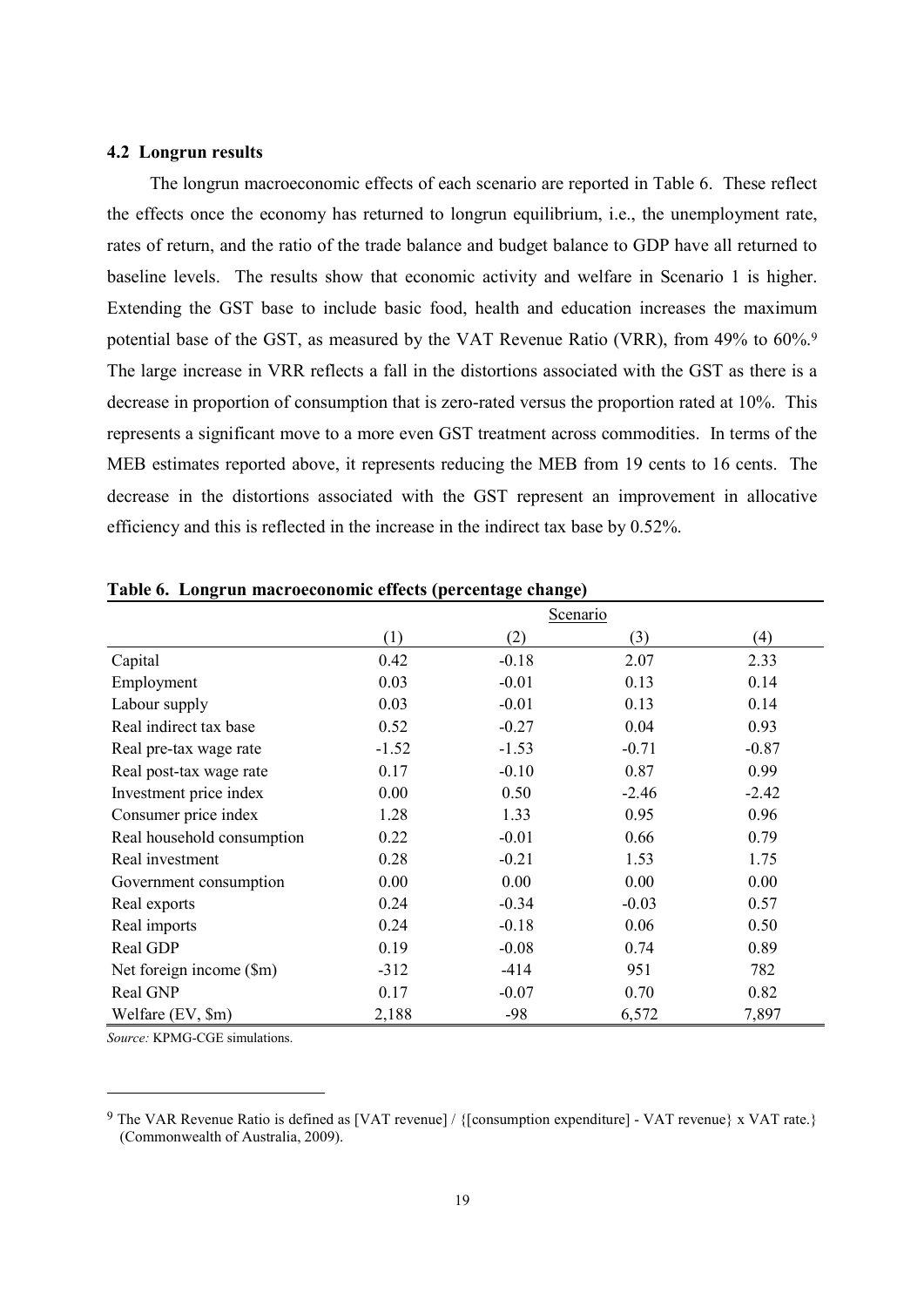The improvement in allocative efficiency manifests as an increase in GDP by 0.19%. In terms of the use of primary factors, the increase in GDP is mainly a function of an increased use of capital:  $0.42\%$ . The increase in capital reflects the longrun increase in investment  $(0.28\%)$ . Although firms increase their demand for labour as their capital stocks expand, this mainly affects real wage rates as labour is rather inelastic in supply in the longrun. However, we observe a large fall in the real pre-tax wage rate  $(1.52\%)$  rather than an increase. This reflects the strong compositional effects from extending the GST base to include health and education. Figure 4 presents the effects on industry output by broad industry. We see that there is significant fall in the output of health and education (about 2%) from extending the GST to these commodities. These industries are the largest users of labour representing about 17% of all payments to labour. Thus, the large contraction in these industries drives down the demand for labour and wage rates.



Figure 11. Industry output (percentage change)

Scenario 2 leads to a contraction in GDP (-0.08%) mainly reflecting a fall in the use of capital  $(-0.18\%)$  and a contraction in the indirect tax base  $(-0.27\%)$ . One major effect of increasing the GST rate by 22.5% (from 10% to 12.25%) on the current base is that it increases the distortions associated with the GST because the existing base is not comprehensive (i.e., the VRR is 49%); thus, the differential tax rate between taxed and untaxed commodities has increased from 10% to 12.25%. The fall in allocative efficiency is reflected in the contraction in the indirect tax base  $(-0.27\%)$ . Another major effect of the increase in the tax rate to 12.25% is that it increases the cost of capital creation as the GST base includes investment: thus, the price of investment rises by 0.5%. Note that this effect is absent in Scenario 1. With rates of return exogenous in the longrun, the rise in the price of investment raises the rental price of capital and this discourages firms from using capital  $(-0.18\%)$  and reduces investment  $(-0.21\%)$ .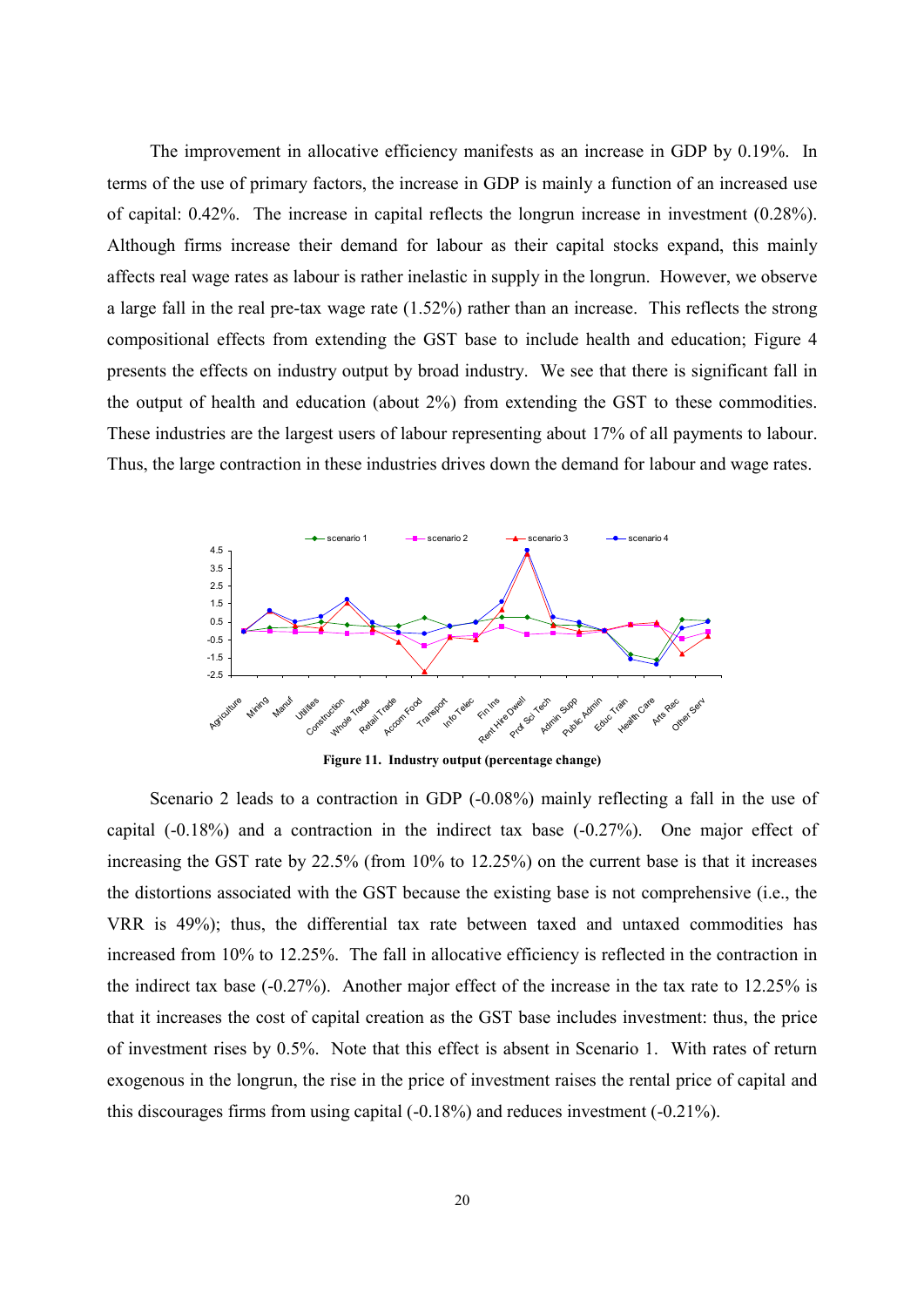The importance of the distorting effect of the GST on investment is reflected in the strength of the increase in GDP in Scenario 3, where the GST is removed from investment but increased to 15.2% on the current base. Real GDP expands by 0.74% driven mainly by a large increase in the use of capital  $(2.07\%)$  and a small increase in the use of labour  $(0.13\%)$ . The strong increase in the use of capital is driven by a fall in the rental price of capital that accompanies the 2.46% fall in the price of investment. With rates of return exogenous in the longrun, the fall in the price of investment decreases the rental price of capital, which encourages firms to use more capital and increase investment by 1.53%.

Scenario 4 combines elements of Scenario 1 and 3 by extending the GST to include basic food, health and education, and removing the GST from investment. Nevertheless, the GST rate must only rise to 11.9% (cf. 15.2% in Scenario 3) in order to raise the same amount of GST revenue as in the other scenarios. Thus, the GDP response in Scenario 4 is close to the sum of the GDP responses in Scenarios 1 and 3: 0.89% versus  $0.93\% = 0.19\% + 0.74\%$ . Scenario 4 leads to the largest increase in GDP driven by the effects already described in Scenarios 1 and 3: a strong increase in the use of capital  $(2.33\%)$  and the indirect tax base  $(0.93\%)$ . This is consistent with the results observed for Scenarios 1 and 3.

In all scenarios the employment response small as it is limited by the longrun increase in the labour supply: as the unemployment rate returns to baseline levels in the longrun, the increase in employment matches the increase in labour supply. Labour supply is weakly responsive to real after-tax wage rates. Real after-tax wage rates respond more favourably than pre-tax wage rates, as the PIT rate falls in all scenarios due to the increase in GST revenue.

The industry effects are presented in Figure 11 aggregated from 114 sectors to the 19 industry divisions used in the national accounts. The results are largely as expected. Extending the GST base to basic food, health and education reduces the size of these sectors (Scenarios 1) and 4). Removal of investment from the GST base increases demand for construction, which is the main input to investment and dwellings (Scenarios 3 and 4). Highly capital intensive sectors, such as mining and finance, also benefit from the removal of the GST from investment. Accommodation and food services also contract noticeably in scenarios where the GST increases the most (Scenarios 2 and 3); this is mainly driven by lower export sales. Arts and recreation services also contract noticeably in Scenarios 2 and 3, mainly driven by lower sales to households.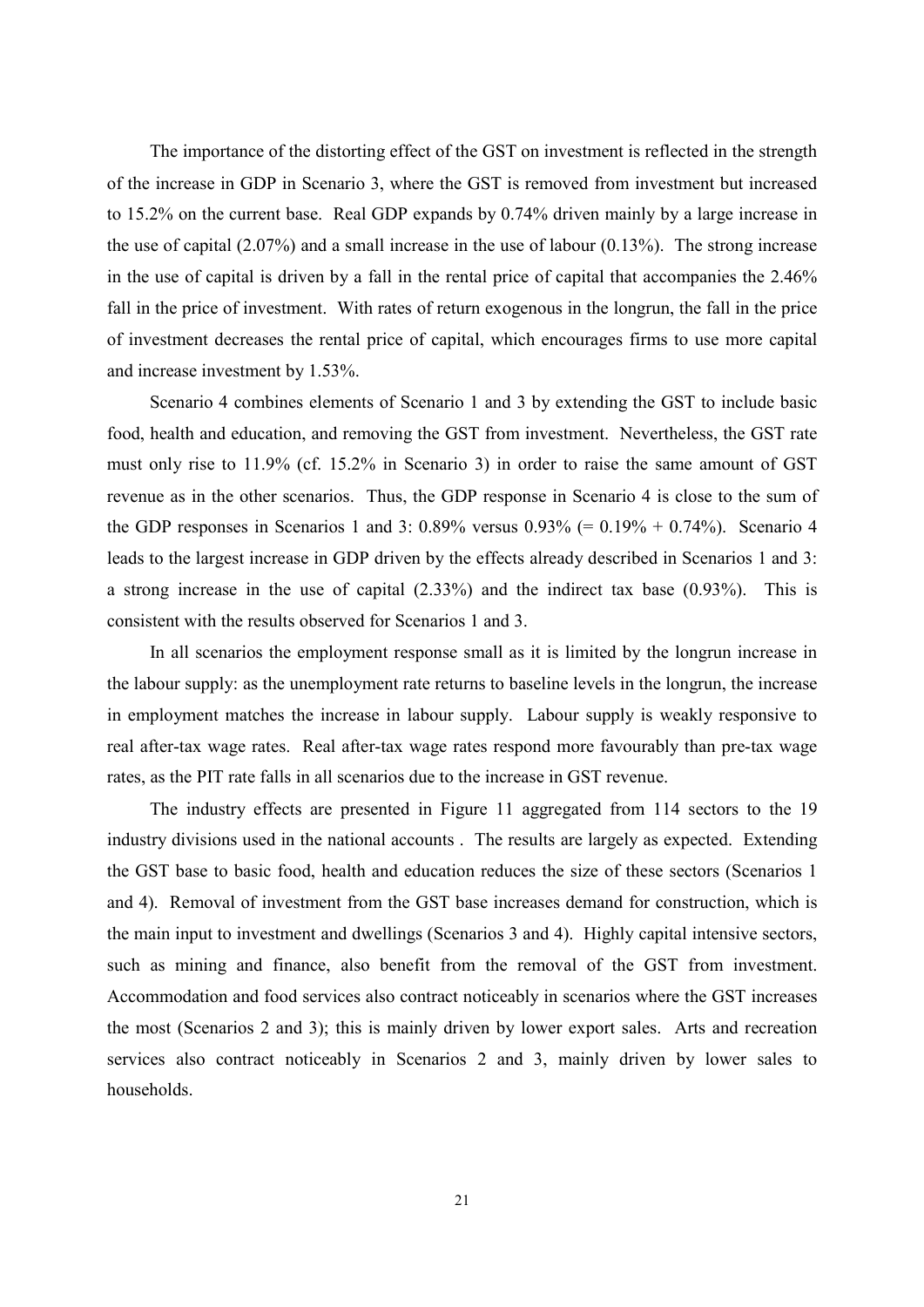# 4.3 Welfare effects

Each scenario involves a higher tax on consumption, either via a higher GST rate or broader GST base. To maintain a constant tax burden on private agents, we hold constant the ratio of the budget balance to GDP.<sup>10</sup> This is accomplished by returning the higher GST revenue in the form of a lower PIT rate. Under these conditions, a higher tax on consumption increases the cost of consumption relative to saving for households. With no other constraints, consumption would fall relative to output in real terms, leading to an improvement in the trade balance via higher exports relative to imports. As we impose the constraint that the trade balance must remain constant as share of GDP, the household saving rate must fall to prevent the trade balance from improving. This result is consistent with optimising behaviour by the household across time. Where the GST changes lead to large increases in the capital stock (Scenarios 3 and 4), households invest more and consume less initially, but in the longrun the larger capital stock allows them to consume more than would otherwise be the case. These responses reflect a rise in the price of consumption in the initial periods and a fall in the price of consumption in the longrun.

All other things being equal, a lower domestic saving rate necessitates a greater reliance on foreign saving given our assumption that the after-tax rate of return is exogenous in the longrun and determined in global capital markets. So, foreigners increase their investment in Australia in response to changes in the GST. The increase in foreign investment increases the after-tax dividend payments to foreigners in Scenarios 1 and 2 and reduces it in Scenario 3 and 4. This reflects the rise in the price of investment and the rental price of capital in Scenarios 1 and 2, and the fall in the price of investment and the fall in the rental price of capital in Scenarios 3 and 4. Increased (decreased) dividend payments to foreigners reduces (increases) net foreign income. This means that real GNP responds by less than real GDP regardless of whether real GDP rises (as in Scenarios 1, 3, and 4) or falls (as in Scenario 2).

Welfare, as measured by the equivalent variation  $(EV)$ ,<sup>11</sup> rises in Scenarios 1, 3 and 4, and falls in Scenario 2. In Scenario 2 leisure increases with the fall in work hours, but the increase in leisure is insufficient to offset the fall in consumption. The reverse occurs in the other scenarios:

 $10$  Another way to impose this constraint would be to hold constant the ratio of government debt to GDP.

<sup>&</sup>lt;sup>11</sup> This is measured as minus the MEB as defined in (1). Note that the MEB as defined in (1) is measured in consumption units whereas the EV will usually be represented in terms of prices and utility.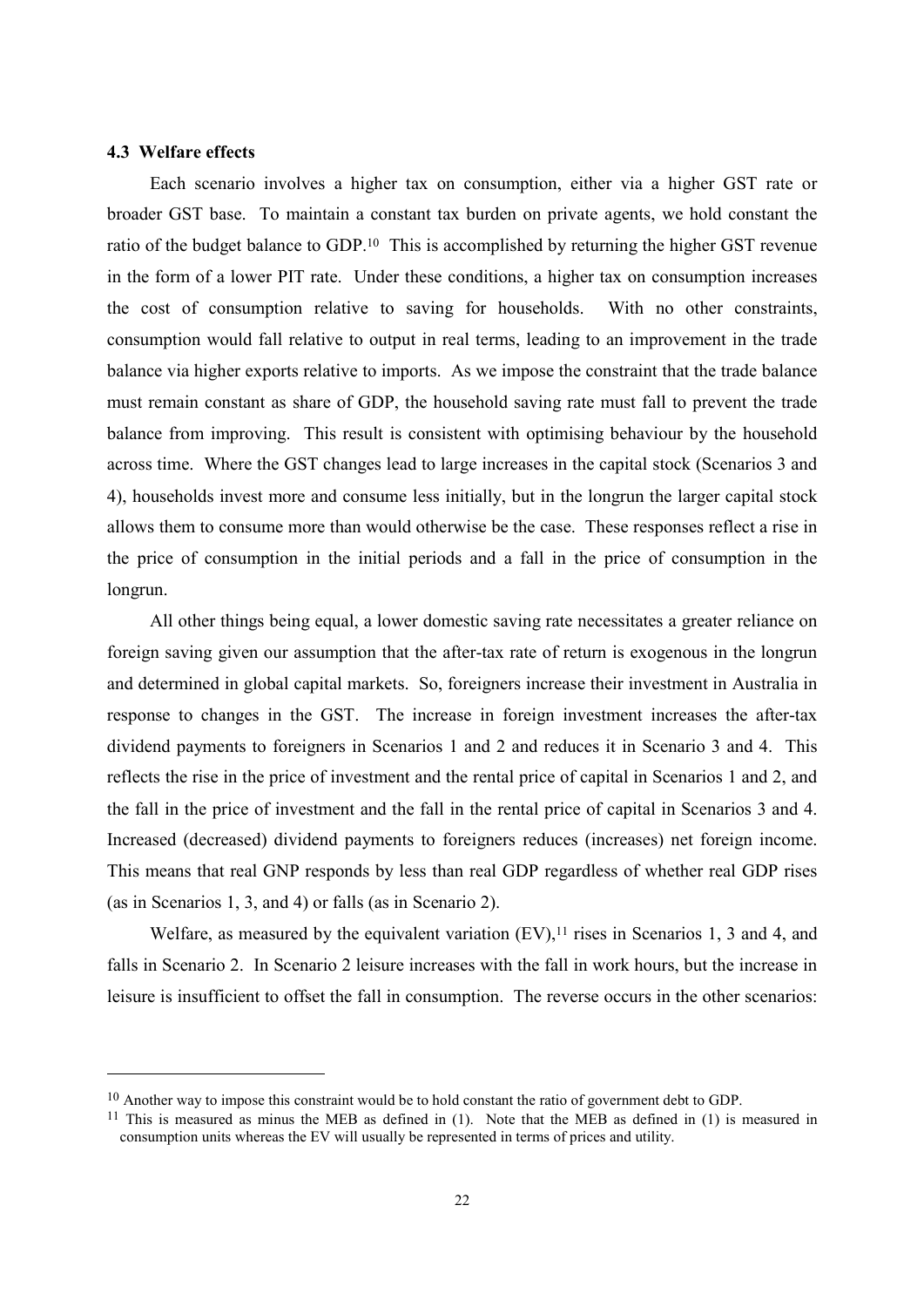leisure decreases as work hours rise, but the increase in consumption more than offsets the decrease in leisure

# 5. Discussion and concluding remarks

We have decomposed the marginal excess burden (MEB) of the GST into its component parts. Although the GST is generally regarded as a consumption tax it is really an expenditure tax that applies mainly to consumption but also to intermediate inputs, investment and exports. The most important of the non-consumption bases is investment raising 16% of GST revenue. We estimate the MEB of the GST to be 19 cents, which is similar to other recent estimates. The MEB on exports is estimated to be 22 cents, and 27 and 26 cents for intermediate inputs and investment. Such a decomposition for the GST is a first for the Australian tax literature. We also estimate the MEB of a broader-based GST (one that includes basic food, health and education) at 16 cents. This result is also consistent with recent estimates.

Taken the MEB estimates as a guide, we estimate the general equilibrium effects of four changes to the GST. To quantify these changes, we apply a dynamic computable general equilibrium model with a high degree of sectoral detail and intersectoral linkages. The tax changes we evaluate are calibrated to increase GST revenue by an equivalent amount, i.e., \$14.1b in 2018-19 dollars or about  $20\%$ . At the same time, these revenues replace personal income tax of the same dollar magnitude. Thus, the government budget balance as a share of GDP is unchanged.

Two of the changes we evaluate equate to recent discussion around GST changes: a broader GST base and a higher GST rate. These two changes give very different effects. A broaderbased GST that includes basic food, health and education, leads to higher GDP (0.19%) mainly due to an improvement in allocative efficiency  $(0.52\%)$  and a larger capital stock  $(0.42\%)$ . This change increases the maximum potential base of the GST from 49% to 60%. This represents a fall in the distortions associated with the GST as there is a decrease in proportion of consumption that is zero-rated versus the proportion rated at 10%. These results are consistent with reducing the MEB from 19 cents to 16 cents.

A GST rate of 12.25% on the existing base leads to a fall in GDP (0.08%) due to a smaller capital stock  $(0.18\%)$  and a decrease in allocative efficiency  $(0.27\%)$ . One major effect of increasing the GST rate by 22.5% (from 10% to 12.25%) on the current base is that it increases the distortions associated with the GST as it increases the differential tax rate between taxed and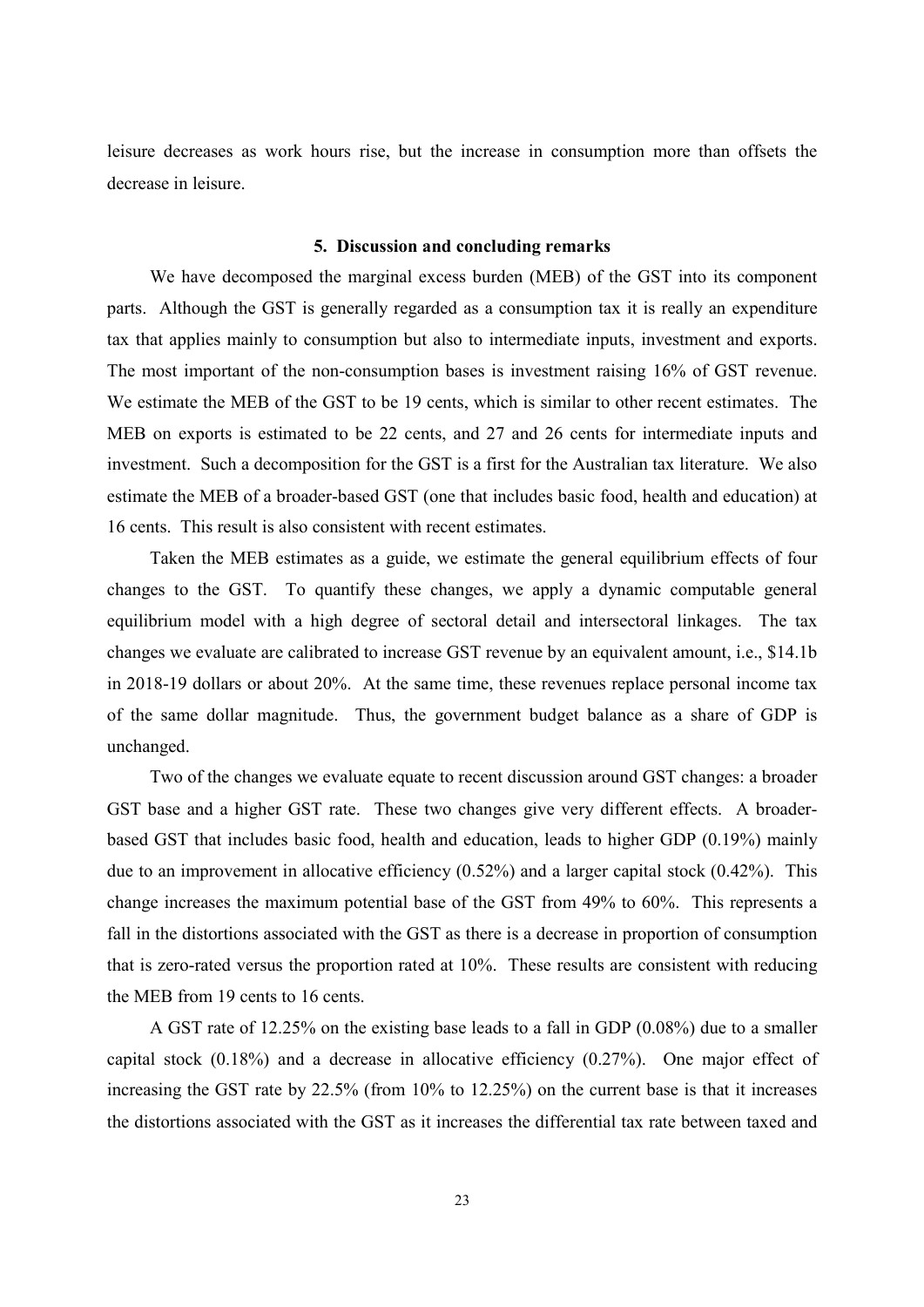untaxed commodities from 10% to 12.25%. A higher GST rate also increases the cost of capital creation as the GST base includes investment: thus, the price of investment rises (0.5%). With rates of return exogenous in the longrun, the rise in the price of investment raises the rental price of capital and this discourages firms from using capital and reduces investment (-0.21%).

We also evaluate the effects of removing the GST from investment and raising the rate to 15.2%. This raises real GDP (0.74%) via, unsurprisingly, a larger capital stock (2.07%) and higher employment  $(0.13\%)$ . Real post-tax wage rates also rise strongly by  $0.87\%$ . Removing the GST from investment reduces the price of investment (2.46%); at exogenous longrun rates of return, a lower price of investment lowers the rental price of capital and increases investment  $(1.53\%)$  and capital  $(2.07\%)$ . Simultaneously removing the GST from investment, extending the base to include basic food, health and education, and raising the rate to 11.9% gives the greatest increase in real GDP  $(0.89\%)$ , driven by a larger capital stock  $(2.3\%)$ , higher employment  $(0.14\%)$ , and an improvement in allocative efficiency  $(0.93\%)$ . Real post-tax wage rates rise by almost  $1\%$ .

The analysis indicates that the distortionary impact of the GST could be reduced by either broadening the base or by removing the GST from investment expenditure. Most of the economywide impacts of the GST changes are realised within five years of implementation, and with almost all of the impacts realised within 10 years of implementation. The speed with which this occurs is a function of the time taken for wage rates and capital stocks to adjust to the tax changes. Different assumptions regarding adjustment costs for capital and labour would give different speeds of adjustment. Nevertheless, in the model applied here changes in such assumptions would not alter the longrun outcomes.

Our results indicate ways in which the marginal excess burden of the GST can be reduced. Simply raising the GST rate reduces economic activity as the GST base does not apply to large components of expenditure: e.g., basic food, health and education. Widening the base while collecting the same extra revenue improves allocative efficiency as reflected in an expansion in economic activity. Removing the GST from investment improves allocative efficiency and increases economic activity the most. A key mechanism here is that investment is the most mobile of all tax bases, thus taxing investment is highly distortionary. Our results suggest that common discussion suggesting that raising the GST rate would be a low cost source of higher revenue is misplaced and to be avoided. The tax system and the economy are complex; thus, a nuanced and careful approach should be taken with major tax reform.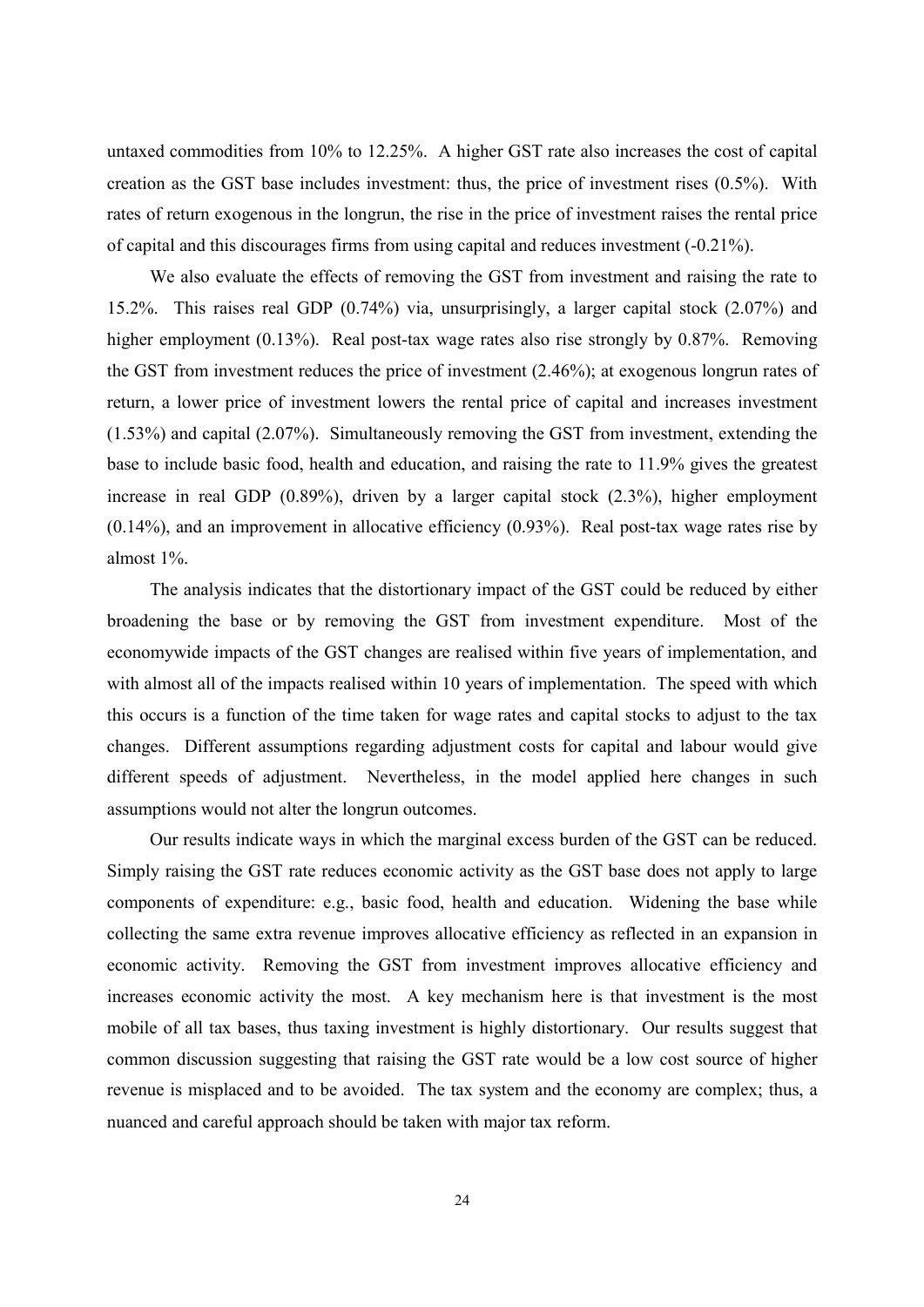There are two aspects of GST reform that are beyond the scope of this analysis but are nevertheless important. It is expected that there would be changes in compliance costs associated with changes to the GST of the form analysed here. While these costs are likely to be one-off and relatively small, they should be considered as part of any policy design process. Further, given the regressivity of the GST, some of the changes to the GST of the type suggested here would be expected to impart negative real income effects on lower income groups. These effects need to be countered by an adequate and well-designed compensation package.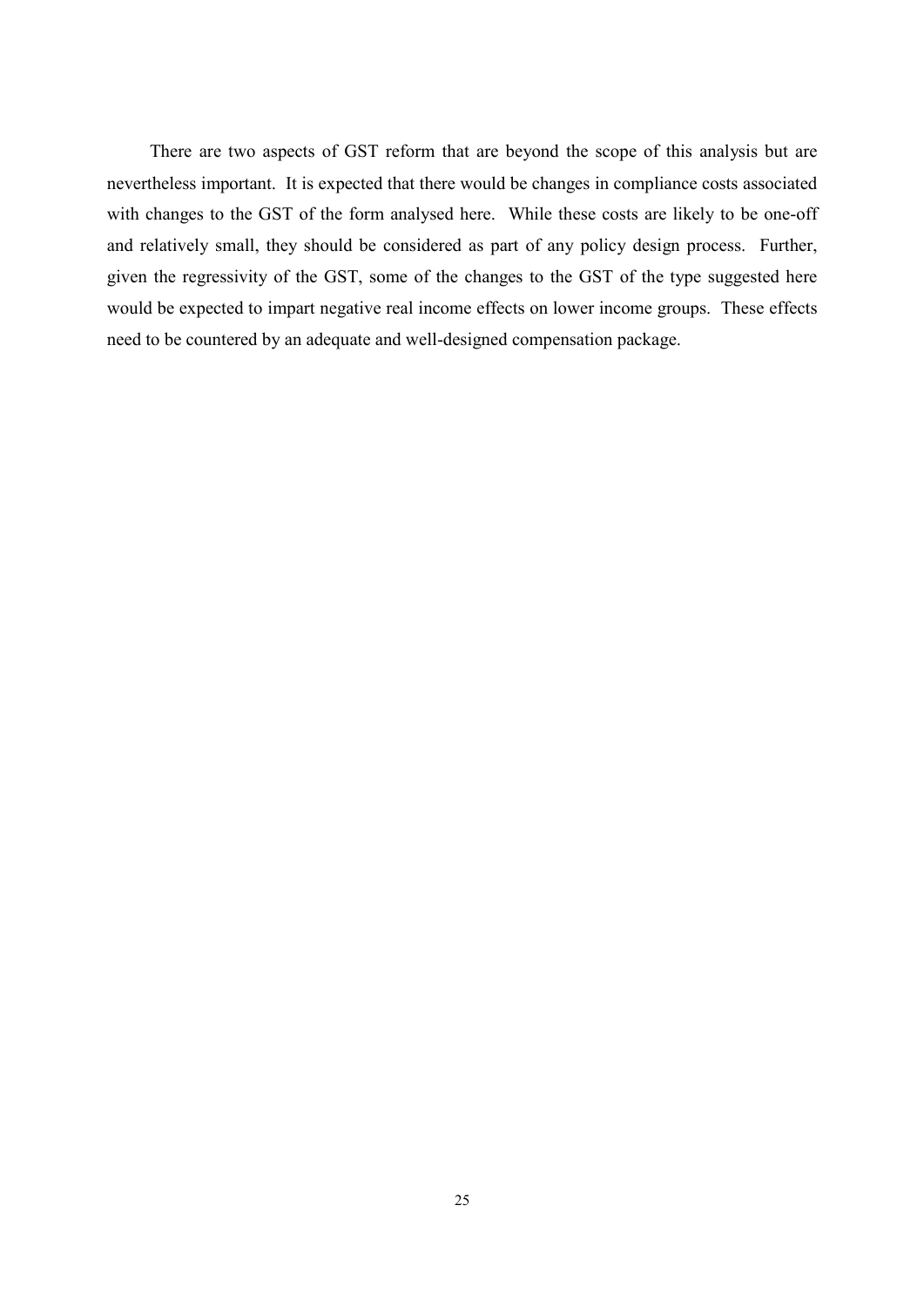#### **References**

- ABS (Australian Bureau of Statistics) (2013), Australian National Accounts: Input-Output Tables, 2009-10, Cat. no. 5209.0.55.001, ABS, Canberra, September.
- $-$  (2016a), Australian National Accounts: Input-Output Tables, 2013-14, Cat. no. 5209.0.55.001, ABS, Canberra, June.
- (2015). Government Finance Statistics, Australia, 2013-14, Cat. no. 5512.0, Australian Bureau of Statistics, Canberra, May.
- $-$  (2016b), Taxation Revenue, Australia, 2014-15, Cat. no. 5506.0, ABS, Canberra, April.
- Adams, P.D., Horridge, J.M. and Parmenter, B.R. (2000), *MMRF-GREEN: A Dynamic, Multi-Sectoral*, Multi-Regional Model of Australia, Centre of Policy Studies/IMPACT Centre, Working Paper OP-94, Monash University, October.
- ATO (Australian Taxation Office) (2015), Taxation Statistics, 2012-13, www.ato.gov.au/About-ATO/Research-and-statistics/In-detail/Taxation-statistics/Taxation-statistics-2012-13, April.
- Australian Government (2015), Re:think, Tax Discussion Paper, Australian Government, Canberra, March.
- Australian Government (2016), *Economy-wide modelling for the 2016-17 Budget*, Commonwealth of Australia, Canberra, May.
- Commonwealth of Australia (2009), Australia's Future Tax System, Report to the Treasurer, Part One, Overview, Canberra, December.
- Bennet, J. (2015), 'Tax system up for review after Re:Think discussion paper suggests more reliance on GST: Treasurer', Australian Broadcasting Corporation, March, http://www.abc.net.au/news/2015-03-30/government-paper-questions-gst-rates,-exemptions/6357110.
- Cao, L., Hosking, A., Kouparitsas, M., Mullaly, D., Rimmer, X., Shi, Q., Stark, W. and Wende. S. (2015), Understanding the economy-wide efficiency and incidence of major Australian taxes, Treasury Working Paper 2015-01, April.
- Daley, J. and Wood, D. (2015), A GST Reform Package, Grattan Institute Report No. 2015-12, December.
- Dandie, S. and Mercante, J. (2007), Australian Labour Supply Elasticities: Comparison and Critical Review, Treasury Working Paper 2007-04, Australian Government, Canberra.
- Dixon, P.B., Parmenter, B.R., Sutton, J. and Vincent, D.P. (1982), ORANI: A Multisectoral Model of the Australian Economy, Contributions to Economic Analysis 256, North-Holland, Amsterdam.
- Dixon, P.B. and Rimmer, M.T. (2002), Dynamic General Equilibrium Modelling for Forecasting and Policy: A Practical Guide and Documentation of MONASH, Contributions to Economic Analysis 256, North-Holland Publishing, Amsterdam.
	- and Wittwer, G. (2011), 'Saving the Southern Murray-Darling Basin: the economic effects of a buyback of irrigation water', *Economic Record*, vol. 87, no. 276, pp. 153-68.
- Freebairn, J. (2013), 'A larger GST in a tax-mix change', *Insights: Melbourne Business and Economics*, vol. 13, April, pp 39–43.
- Goulder, L. and Williams, R. (2003), 'The substantial bias from ignoring general equilibrium effects in estimating excess burden, and a practical solution', *Journal of Political Economy*, vol. 111, no. 4, pp. 898-927.
- Hanoch, G. (1971), 'CRESH production functions', *Econometrica*, vol. 39, September, pp. 695–712.
- Harrison, W.J. and Pearson, K.R. (1996), 'Computing solutions for large general equilibrium models using GEMPACK', *Computational Economics*, vol. 9, no. 2, pp. 83–127.
- Horridge, M., Madden, J. and Wittwer, G. (2005), 'The impact of the 2002-2003 drought on Australia', Journal of Policy Modeling, vol. 27, no. 3, pp. 285-308.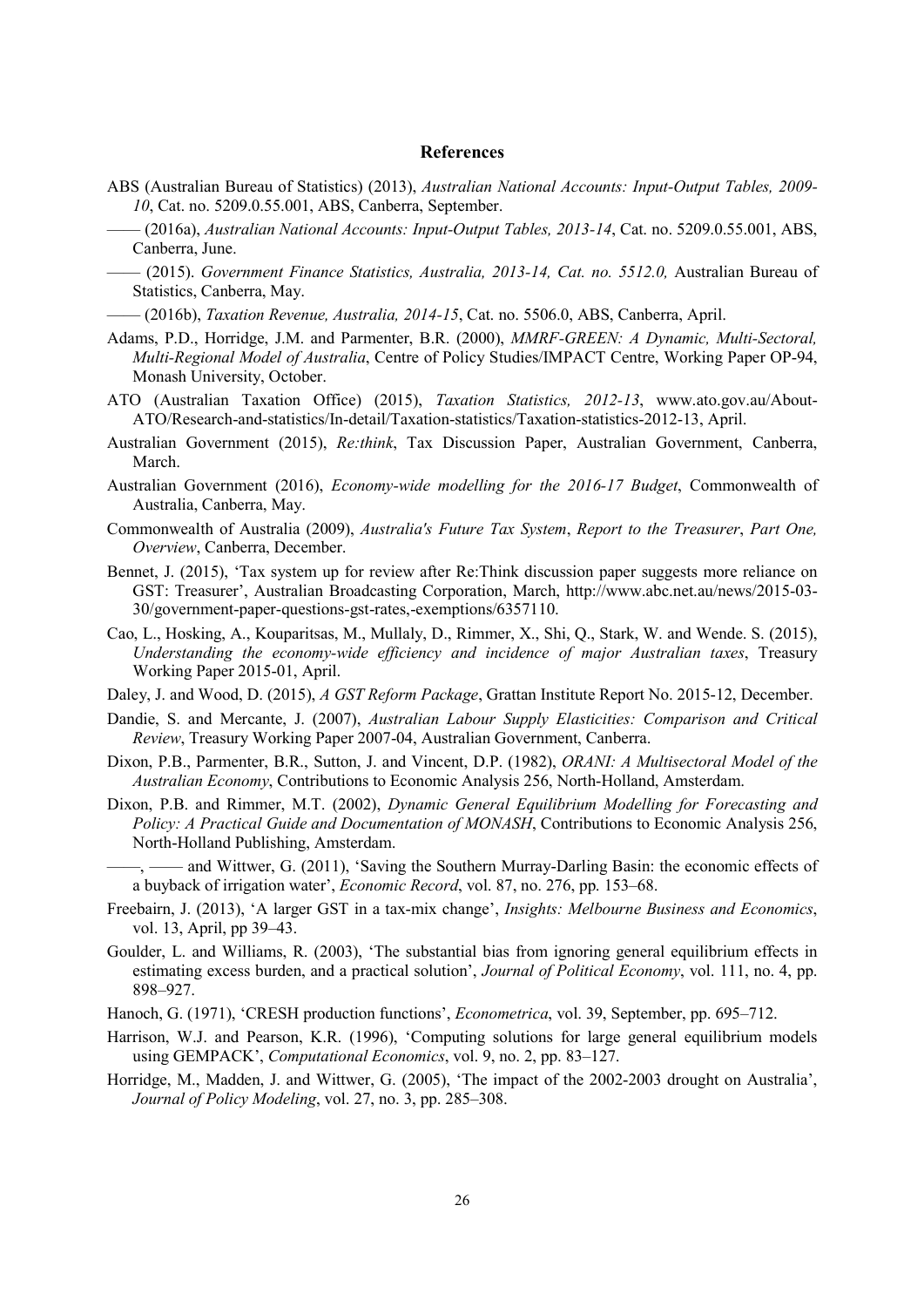Independent Economics (2014), *Economic Impacts of Negative Gearing of Residential Property*, Report prepared for the Housing Industry Association, July.

Johansen, L. (1960), A Multisectoral Study of Economic Growth, North-Holland, Amsterdam.

King, R.G. and Rebelo, S.T. (1999). 'Resuscitating real business cycles'. Chapter 14, pp. 927–1007 in Taylor, J.B. and Woodford, M. (eds.), Handbook of Macroeconomics, Elsevier Science, Amsterdam.

KPMG (2010), CGE Analysis of the Current Australian Tax System, Canberra.

- (2011b), *Economic Analysis of the Impacts of Using GST to Reform Taxes*, Report Prepared for CPA Australia, September, Canberra.
- (2016a), The Economic Impact of GST-funded Company Tax Cut, January.
- (2016b), Quarterly Economic Outlook, August.
- Lucas, R.E. (1990), 'Supply-side economics: An analytical review', Oxford Economic Papers: New Series, vol. 42, no. 2, pp. 293–316.
- McAllister, I and Bean, C. (2000), 'The electoral politics of economic reform in Australia: The 1998 election', Australian Journal of Political Science, vol. 35, no. 3, pp. 383–99.

McKibbin, W.J. and Wilcoxen, P.J. (1999), 'The theoretical and empirical structure of the G-Cubed model', *Economic Modelling*, vol. 16, issue 1, pp. 123–48.

- Musgrave, R.A. and Musgrave, P.B. (1973), Public Finance in Theory and Practice, McGraw-Hill, New York
- Organisation of Economic Cooperation and Development (OECD) (2014a), Consumption Tax Trends 2014: VAT/GST and excise rates, trends and policy issues, OECD Publishing.
- (2014b), Revenue Statistics 2014, OECD Publishing.
- and Korea Institute of Public Finance (2014), The Distributional Effects of Consumption Taxes in OECD Countries, OECD Tax Policy Studies, No. 22, OECD Publishing.
- Parliamentary Budget Office (2015), Goods and Services Tax, Distributional Analysis and Indicative Reform Scenarios, Report no. 05/2015, Parliament of Australia, Canberra, December.
- Ralph, J. (1999), Review of Business Taxation: A Tax System Redesigned, Report of the Ralph Committee, Australian Government Publishing Service, Canberra, July.
- Romer, D. (2001), *Advanced Macroeconomics*, 2nd ed., McGraw-Hill, Boston.
- Shoven, J.B. and Whalley, J. (1984), 'Applied general-equilibrium models of taxation and international trade: An introduction and survey', Journal of Economic Literature, vol. 22, no. 3, pp. 1007–51.
- Stone, R. (1954). 'Linear expenditure systems and demand analysis: an application to the pattern of British demand', *The Economic Journal*, vol. LXIV, pp. 511–27.
- Theil, H. 1980, *The System-Wide Approach to Microeconomics*, The University of Chicago Press, Chicago.
- Vincent, D.P., Dixon, P.B., & Powell, A.A. (1980), 'The estimation of supply response in Australian agriculture: The CRESH/CRETH production system', *International Economic Review*, vol. 21, no. 1, pp. 221-242.
- Warren, N., Harding, A. and Lloyd, R. (2005), 'GST and the changing incidence of Australian taxes: 1994-95 to 2001-02', eJournal of Tax Research, vol. 3, no. 1, pp. 114-45.
- Wittwer, G., McKirdy, S. and Wilson, R. (2005). 'Regional economic impacts of a plant disease incursion using a general equilibrium approach', Australian Journal of Agricultural and Resource Economics, vol. 49, no. 1, pp. 75–89.
- Ye, Q. (2008), 'Commodity booms and their impacts on the Western Australian economy: the iron ore case', Resources Policy, vol. 33, no. 2, pp. 83-101.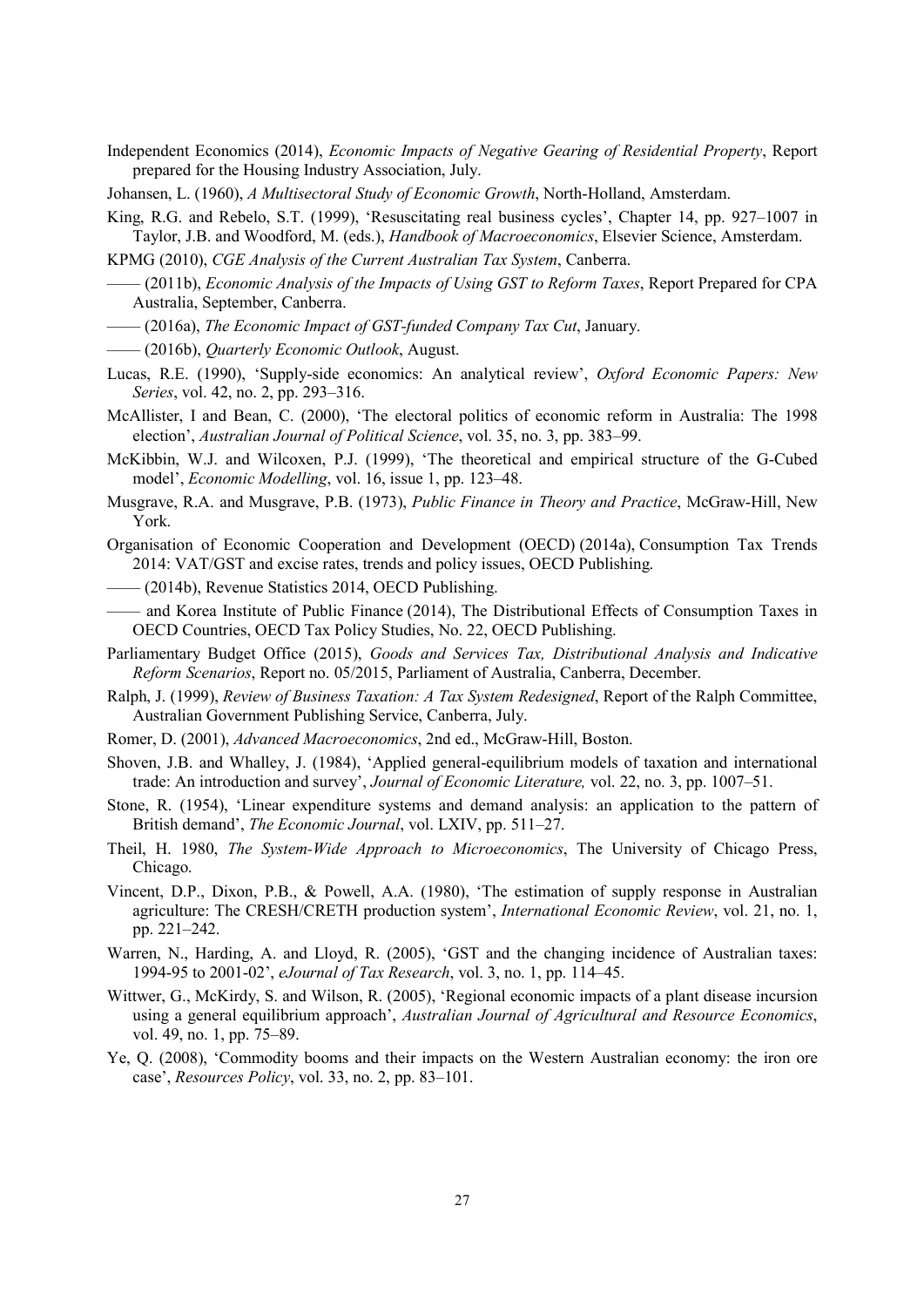#### **Appendix**

KPMG-CGE is represented by equations specifying behavioural and definitional relationships. There are  $m$  such relationships incorporating a total of  $p$  variables and these can be compactly written in matrix form as

$$
A\mathbf{v} = \mathbf{0} \tag{2}
$$

where A is an  $m \times p$  matrix of coefficients, v is a  $p \times 1$  vector of percentage changes in model variables and 0 is the  $m \times 1$  null vector. Of the p variables, e are exogenous (e.g., input-output coefficients). The *e* variables can be used to shock the model to simulate changes in the  $(p-e)$ endogenous variables. Many of the functions underlying (2) are highly nonlinear. Writing the equation system like (2) allows us to avoid finding the explicit forms for the nonlinear functions and we can therefore write percentage changes in the  $(p-e)$  variables as linear functions of the percentage changes in the *e* variables: this significantly reduces the computational burden. Computing solutions to an economic model using  $(2)$  and assuming the coefficients of the A matrices are constant is the method pioneered by Johansen (1960). Although (2) is linear, accurate solutions are computed by allowing the coefficients of the A matrices to be nonconstant through a simulation. This is accomplished by using a multistep solution procedure.<sup>12</sup> Below we present the behavioural equations that are important for the analysis undertaken above.

# **A.1 Production technology**

The representative firm in each sector produces a single commodity. The model recognises two broad categories of production inputs: intermediate inputs and primary factors. Representative firms choose inputs of primary factors and intermediate inputs to minimise costs subject to given production technology and given factor and commodity prices. Primary factors include two types of land, natural resources, 10 types of labour, and physical capital. Intermediate inputs consist of 114 domestically-produced commodities and 114 foreign substitutes. In addition, commodities destined for export are distinguished from those for local use. Demands for primary factors and intermediate inputs are modelled using nested production functions with four tiers.

<sup>&</sup>lt;sup>12</sup> The model is implemented and solved using the multistep algorithms available in the GEMPACK economic modelling software (Harrison and Pearson, 1996).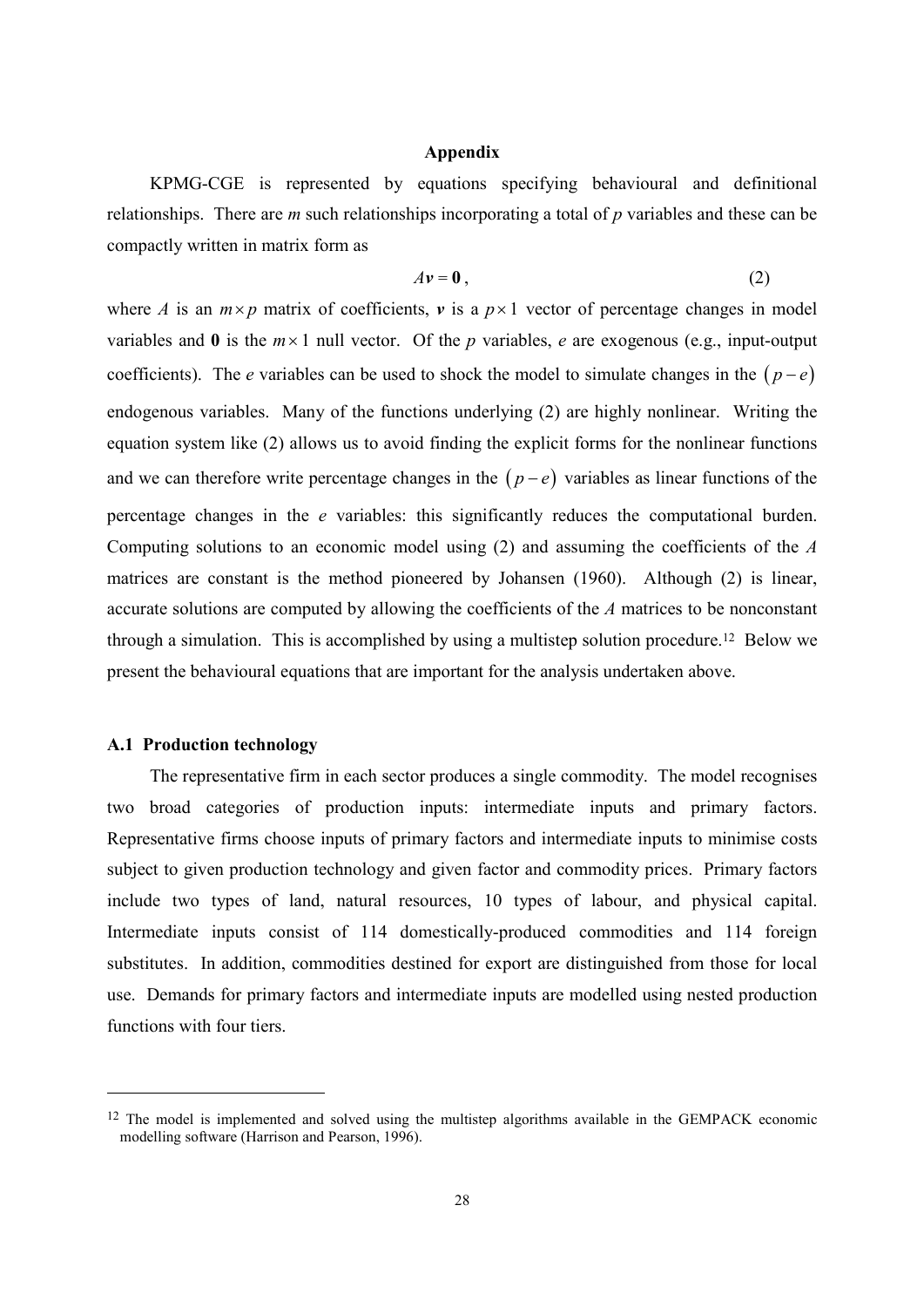At the top level, the  $j$  (=1,...,114) firms decide on the (percentage change in) demand for the non-energy composite (NE) and the primary factor-energy composite (PF-E)  $q_{ij}^{P1}$  applying CRESH (constant ratios of elasticities of substitution, homothetic) production technology:

$$
q_{ij}^{P1} = q_j + a_{ij}^{P1} - \sigma_{ij}^{P1} \left( p_{ij}^{P1} + a_{ij}^{P1} - p a_j^{P1} \right), i = NE, PF-E.
$$
 (3)

The non-energy composite is an aggregate of non-energy intermediate inputs and the primary factor-energy composite is an aggregate of primary factors and energy intermediate inputs. In (3) ,  $q_i$  is (the percentage change in) the *j*-th industry's activity level,  $a_i^{p_1}$  is technical change specific to the *i*-th composite,  $p_{ij}^{P_1}$  is the price of the *i*-th composite,  $pa_j^{P_1}$  is the average price of composite  $i$  (= NE, PF-E), and  $\sigma_{ij}^{P_1}$  is the elasticity of substitution for composite i.

Unlike CES (constant elasticity of substitution) functions, CRESH functions allow the elasticity of substitution to vary across pairs of inputs. This allows a high degree of flexibility in parameterisation.  $\sigma_{ii}^{P_1}$  is set to 0.1 for all industries; this assumes that firms' use of the nonenergy composite and the primary factor-energy composite is close to a fixed share of output. This reflects the idea that the output share of these two composites is nearly invariant to changes in relative prices and reflects characteristics intrinsic to the production of each good. Note that these shares will vary if there is a change in production technology  $(a_{ij}^{P_1})$ , e.g., innovation that allows less use of non-energy intermediate inputs per unit of output. Equation (3) consists of a scale term  $(q_{jr}^F + a_{jr}^F)$  and a substitution term  $(p_{jr}^F + a_{jr}^F - p_{jr}^F)$ . Thus, with no change in relative prices, changes in output will lead to changes in factor demands. With output fixed, changes in relative prices will lead to changes in factor demands; this effect will be larger the greater the value of  $\sigma$ .

At the second level of the production nest,  $j$  (=1,..., 114) firms choose the optimal mix of the primary factor  $(PF)$  and energy  $(E)$  composites. The primary factor composite is an aggregation of all primary factors and the energy composite is an aggregation of energy intermediate inputs. These composites are also combined using CRESH production technology. In percentage-change form, the demand equations are:

$$
q_{ij}^{P2} = q_j + a_{ij}^{P2} - \sigma_{ij}^{P2} \left( p_{ij}^{P2} + a_{ij}^{P2} - p a_j^{P2} \right), i = PF, E.
$$
 (4)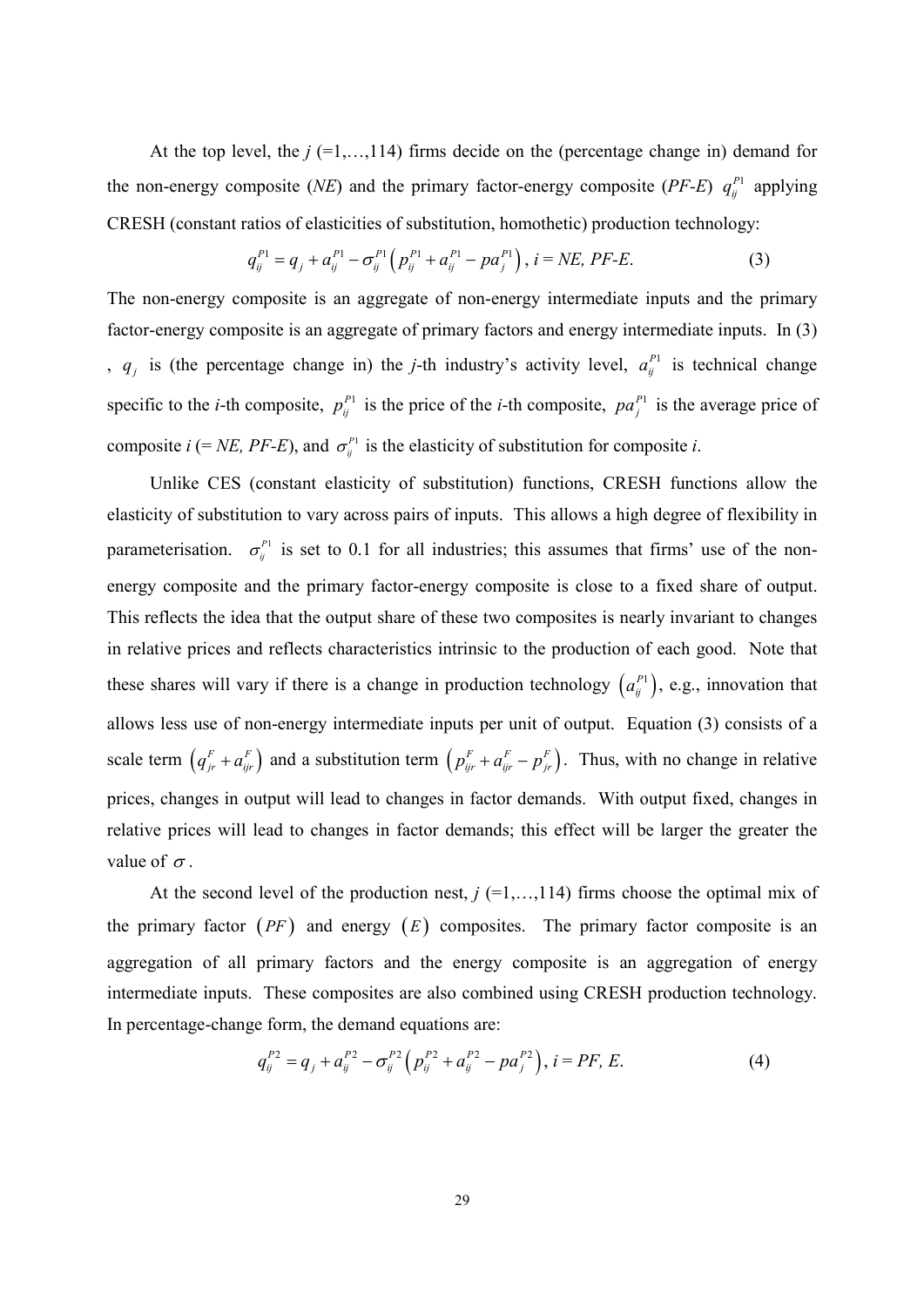Equation (4) has the same form as (3) and the same parameterisation ( $\sigma_i^{P2} = 0.1$ ); it thus represents the same behaviour by firms.

At the third level of the production nest, firms choose cost-minimising combinations of constituents in each of the non-energy intermediate inputs composite  $(NE)$ , energy intermediate inputs composite  $(E)$  and primary factor composite  $(PF)$ . The optimal mix of non-energy intermediate inputs is determined subject to CRESH production technology where the elasticity of substitution across all pairs of non-energy intermediate inputs is 0.1 for all industries. Analogously, the optimal mix of energy intermediate inputs is determined subject to CRESH production technology with an elasticity of substitution across all pairs of energy intermediate inputs of 0.25 for all industries. This choice of parameter values reflects the idea that firms have some flexibility with respect to energy technology and will alter the pattern of energy usage in production if relative prices change.

At level three, firms also determine the optimal mix of primary factors (capital, natural resources and owner-operator labour) and the land and labour composites. We assume firms are more responsive to relative price changes at this level of the production nest and thus apply an elasticity of  $0.4^{13}$  The exception is owner-operator labour where we apply an elasticity of 0.15, consistent with the uncompensated labour supply elasticity applied elsewhere in the model (see Section  $A.2.2$ ).

At the lowest level of the production nest, firms decide on the optimal mix of domestic and imported intermediate inputs subject to CRESH technology. We assume firms are responsive to relative price changes between domestic and foreign goods and therefore apply an elasticity of substitution of 5. At this level, firms also choose the optimal mix of the nine labour types (i.e., occupations) subject to CRESH technology with an elasticity of substitution of 0.25. They also decide on their use of two land types (agricultural and non-agricultural) using CRESH technology. Because each industry uses only one type of land, the elasticity of substitution is set to zero for all industries; thus, individual land usage moves with demand for the land composite.

All firms are assumed to operate in perfectly competitive markets, and so, we impose a zero-pure-profits condition that is expressed as equating revenues with costs; this condition

<sup>&</sup>lt;sup>13</sup> Elasticities of primary factor substitution in this range have been extensively applied in applications of the MONASH, MMRF and TERM models; see, for example, Adams et al. (2000), Dixon and Rimmer (2002), Dixon *et. al.* (2011), Horridge *et al.* (2005), Wittwer *et al.* (2005), and Ye (2008).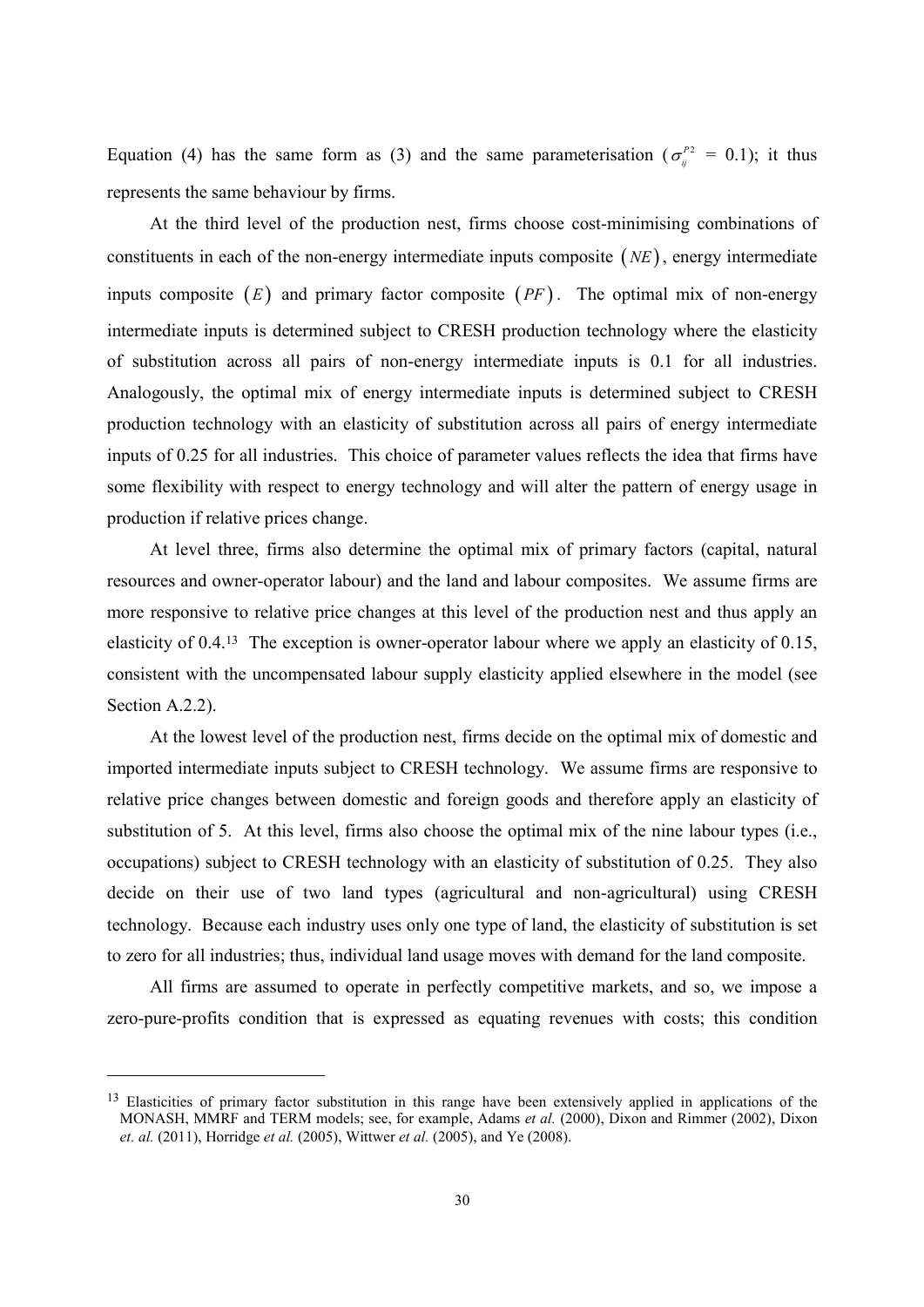determines each industry's activity level  $(q_i)$ . Output prices are then determined by a marketclearing condition for each commodity.

# A.2 Supply of primary factors

# $A.2.1$  Land

The model distinguishes two types of land: agricultural and non-agricultural. Agricultural land is used only by agricultural industries. Non-agricultural land consists of commercial land and residential land. Non-agricultural land used by the dwellings sector represents residential land; non-agricultural land used by all other sectors represents commercial land. For a given supply of each land type, inter-sectoral movements are governed by a CRETH (constant ratio of elasticities of transformation, homothetic) function (Vincent et al., 1980). The CRETH land supply response functions solve for revenue maximisation by allocating the supply of the  $n$  land types across the *j* industries  $(x_{nj}^F)$  according to the industry-specific relative after-tax rental price of land  $\left(p_{ni}^F - pa_n^F\right)$ :

$$
x_{nj}^F = x_n^F - \sigma_{nj}^F \left( p_{nj}^F - p a_n^F \right).
$$
 (5)

In (5), the elasticity of transformation  $(\sigma_{ni}^F)$  is set to -0.1 for agricultural land – making it relatively immobile across agricultural industries – and to -0.2 for non-agricultural land used by the non-dwellings sectors, and to -0.1 for non-agricultural land used by the dwellings sector. This means that non-agricultural land is more mobile across the non-dwellings sectors than it is between the dwellings and non-dwellings sectors. The underlying assumption is that nonagricultural land cannot be easily transferred between commercial and residential uses.  $p_{ni}^F$  is determined by a market-clearing condition. Note that the overall supply of each land type  $(x_n^F)$ is usually fixed except in the baseline of a dynamic simulation where the supply of all factors of production grow at a predetermined rate  $(2.5\%)$ .

# A.2.2 Labour

The model distinguishes  $o$  (=9) labour types (occupations) the supply of which are determined by a labour-leisure trade-off that allows workers in each occupation to respond to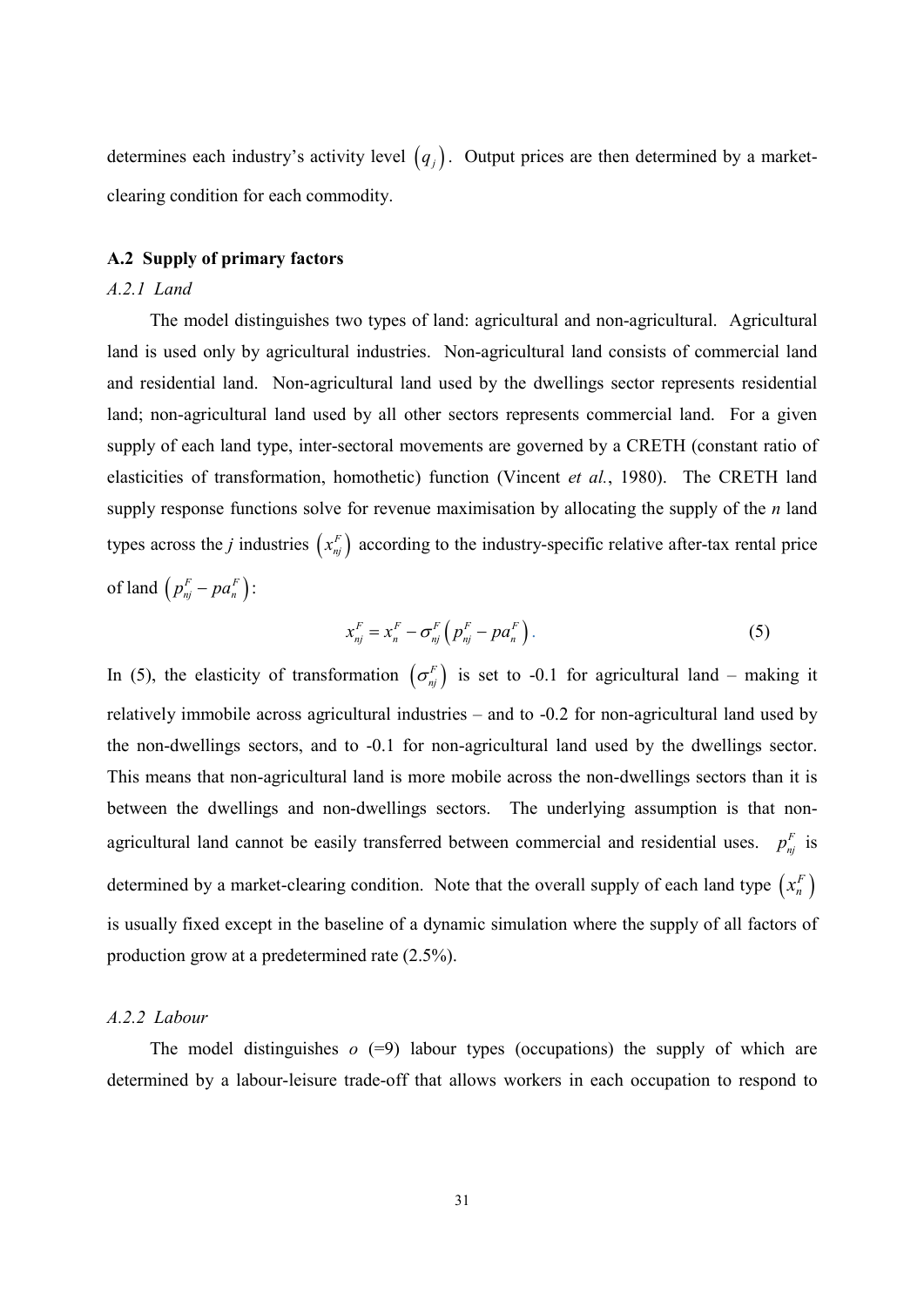changes in after-tax wage rates, thus determining the hours of work they offer to the labour market:

$$
x_o^F = pop + \varphi^* \, prw_o \tag{6}
$$

Thus, the supply of each occupation  $(x_0^F)$  is a function of population  $(pop)$  and the real aftertax wage rate  $(prw_0)$ , adjusted by the uncompensated labour supply elasticity  $(\varphi)$ . The elasticity of labour supply is set at 0.15 reflecting econometric evidence on labour supply in Australia (Dandie and Mercante, 2007).

For each occupation there is an occupation-specific wage rate that is determined by a partial adjustment mechanism that reflects (i) non-market clearing wage-setting behaviour in the short run, (ii) market clearing in the long run at a non-accelerating inflation rate of unemployment (NAIRU), which is set at  $6\%$ :<sup>14</sup>

$$
W^{t} = W^{t-1}INF^{t} + \beta \{ E^{t} - LS^{t} \} + \gamma \{ E^{t-1} - LS^{t-1} \}, \ \forall t.
$$
 (7)

In (7),  $W^t$   $(W^{t-1})$  is the wage rate in year t (t-1),  $INF^t$  is the inflation rate in year t,  $E^t$   $(E^{t-1})$ and  $LS^{t}$   $(LS^{t-1})$  are employment and labour supply in year t (t-1), and  $\beta$  and  $\gamma$  are positive parameters. The relationship between wage rates and employment is mainly controlled by  $\beta$ . If  $\beta$  = 0, real wage rates are fixed regardless of labour market conditions in the current period; if  $\beta$  = 1, real wage rates respond strongly to non-zero excess demand for labour in the current period. We set  $\beta$  = 0.5 if the unemployment rate is below the NAIRU and  $\beta$  = 1 if unemployment rate is above the NAIRU. This reflects asymmetric wage responses depending on whether the economy is expanding and contracting.<sup>15</sup> The third term on the right-hand side of  $(7)$ ensures that wage rates set in period t also partly reflect deviations away from the NAIRU in previous periods, i.e., momentum in labour market conditions that affect current wage-setting behaviour;  $\gamma = 0.125$ .

#### A.2.3 Capital

Each industry uses capital specific to its own production process. Thus, the supply of capital is specified separately for the  $j (= 114)$  industries as

 $14$  We have suppressed the index for occupations in (6).

<sup>&</sup>lt;sup>15</sup> This phenomenon is referred to as hysteresis and is discussed in Romer  $(2001)$ , pp. 440–4.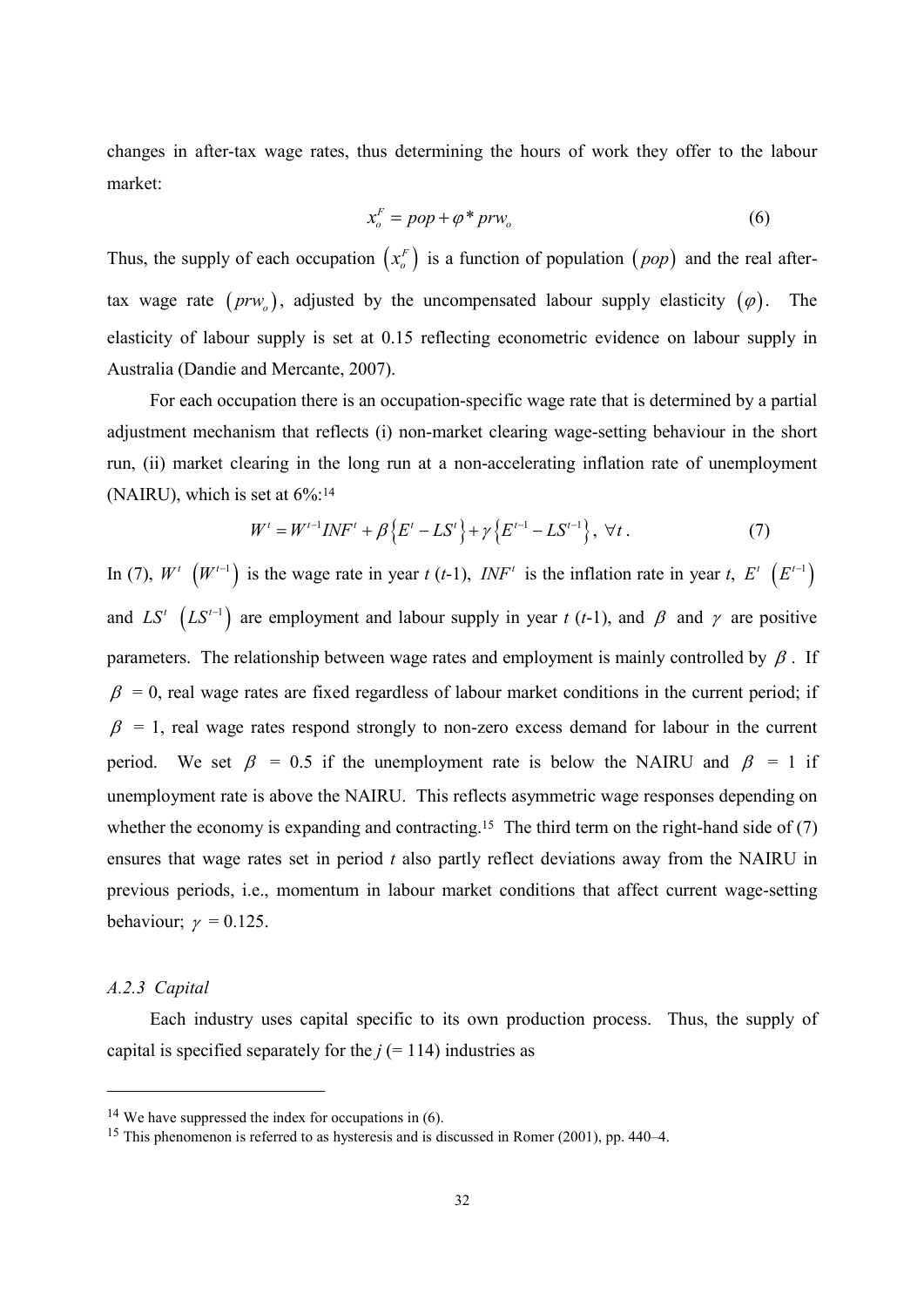$$
K_j^t = K_j^{t-1} \left( 1 - \delta_j \right) + I_j^{t-1}, \ \forall t \,.
$$
 (8)

Thus, capital stocks in year  $t(K_j)$  equal depreciated capital stocks from year  $t-1$ ,  $K_j^{t-1}(1-\delta_j)$ , plus investment in year  $t(T_j)$ .  $T_j$  is a function of the expected rate of return on capital as applied in Dixon and Rimmer (2002). For each type of capital, there is an industry-specific rental rate that is determined by a market-clearing condition.

#### A.3 Household demand

Household behaviour for consumption spending is determined by an infinitely-lived representative agent that maximises utility subject to a budget constraint. The utility function is of a two-level nested form. At the first level, consumer preferences by commodity composites are modelled by maximisation of a Stone-Geary utility function subject to a budget constraint that is consistent with the linear expenditure system (LES) (Stone, 1954). An advantage of the LES over other popular utility functions used to represent consumer preferences, e.g., Cobb-Douglas and CES, is that it allows non-unitary expenditure elasticities (Shoven and Whalley, 1992). The Stone-Geary utility function takes the form, in levels:

$$
U^H = \prod_i \left( Q_i^H - QSUB_i^H \right)^{\alpha_i}, \ 0 < \alpha_i < 1, \ \sum_{i=1}^n \alpha_i = 1 \ . \tag{9}
$$

where  $U^H$ , is household utility, and  $Q_i^H$  and  $QSUB_i^H$  are household demand for the *i*-th commodity composite and subsistence consumption of the *i*-th commodity. The subsistence quantities are purchased regardless of price. The consumer first allocates an amount of income for the subsistence bundle; the  $\alpha_i$  parameters give the shares of this remnant allocated to each good (the marginal expenditure shares). Maximisation of the Stone-Geary utility function subject to the budget constraint yields the LES Marshallian demand function, which in percentagechange form is

$$
q_i^H = [1 - \alpha_i] \text{hou } + \alpha_i [q \text{lux}^H - p_i^H], \qquad (10)
$$

where *hou* is the number of households and  $qlux<sup>H</sup>$  is total luxury (or supernumerary) expenditure. Thus, demand for the *i*-th good is a positive function of *hou* and *glux<sup>H</sup>* and a negative function of  $p_i^H$ , the after-tax price for commodity *i*. The sum of these two effects on household demand is controlled by  $\alpha_i$ , which represents the marginal expenditure shares (i.e., the